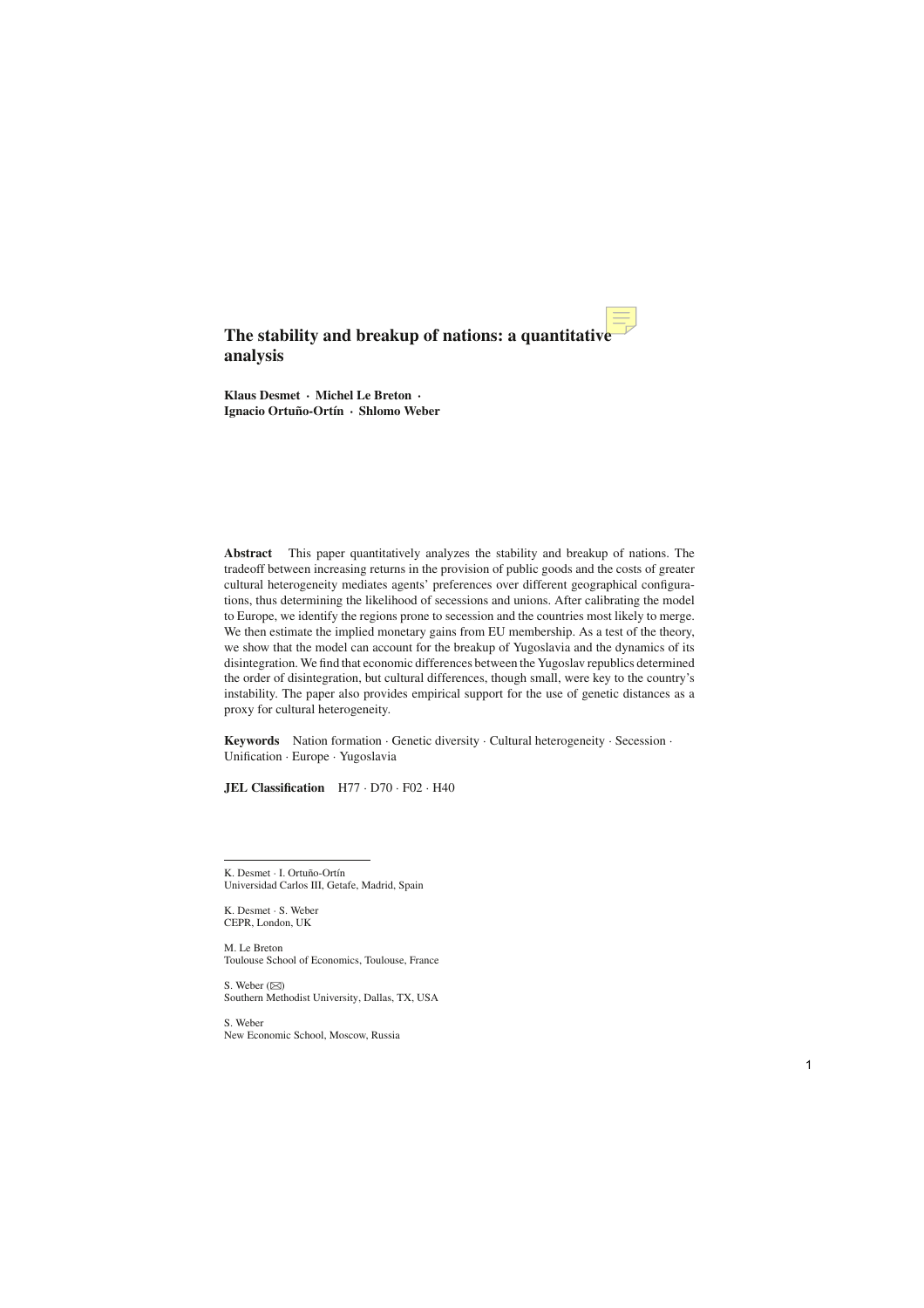### **1 Introduction**

Recent decades have witnessed large-scale map redrawing. Some countries, such as the Soviet Union and Yugoslavia, have broken up, while others have moved towards closer cooperation, as epitomized by the European Union, and to a lesser extent, ASEAN. Theory suggests that the size of a nation is determined by the trade-off between scale economies that benefit larger nations and the costs of population heterogeneity that favor smaller countries (see, e.g., Alesina and Spolaore 1997, 2003; Bolton and Roland 1997). Although there is some reduced-form evidence supportive of this tradeoff, $\frac{1}{2}$  an empirical and quantitative exploration of its plausibility within a structural model has so far been lacking. Our paper addresses this shortcoming by proposing a theoretical model, calibrating it to the European experience, and analyzing its predictions for the breakup of Yugoslavia and for other 'weak links' in the European map.

In our theoretical model with multiple regions and countries, agents in every country vote on the optimal level of public spending, taking into account increasing returns in the provision of public goods. However, the utility derived from public goods is decreasing in the country's degree of cultural heterogeneity. Assuming that the tax rate in every country is chosen by majority voting, we compare a region's welfare across different political arrangements. This allows us to study whether regions or countries would like to unite or secede. We use two alternative stability concepts: one requires that any rearrangement should have the support of the majority in each affected region, while another allows for unilateral secessions.

Since the main goal of the paper is to empirically explore the stability of countries, the most crucial issue in linking our model to the data is the empirical measurement of cultural heterogeneity. We accept the view that the degree of mixing between two populations over the course of history is positively correlated with the similarity of their cultural values. Since populations that have experienced more mixing—or populations that have become separated more recently—are closer genetically, there should be a positive correlation between genetic and cultural distances. We therefore use genetic distances amongst populations as a proxy for cultural distances.<sup>2</sup> It is important to clarify that we view genetic distances as a record of mixing, and *not* as an indicator of the link between genes and human behavior.

To assess the empirical plausibility of the theory, we calibrate our model to the current European situation. In particular, we determine the parameter values that are consistent with the European map being stable. We then ask the following questions:<sup>3</sup> What are the weak links in that map? Which regions are more likely to secede? Which countries stand a better chance to cooperate and possibly unite? To answer these questions, we start by increasing the cost associated with cultural heterogeneity, and check which region would be the first to secede. We find that the Basque Country and Scotland are the most likely regions to break away. Consistent with this finding, these are the only two regions in Western Europe where local governments have called for referendums on self-determination. Likewise, by decreasing the perceived cost of cultural heterogeneity, we determine which countries are most likely to unite. When focusing on neighboring countries, Austria and Switzerland top the list of 231

<sup>&</sup>lt;sup>1</sup> Alesina et al. (2000) uncover a positive relation between the number of countries and the degree of trade openness; Alesina and Wacziarg (1998) find that smaller countries are more open; Sorens (2005) finds that larger richerregions with a different language are more likely to support secessionist movements; and Sambanis (2006) provides a descriptive overview of this literature.

 $2\degree$  For applications of genetic data in economics, see Spolaore and Wacziarg (2009), who use genetic distance between populations to study the diffusion of economic development, and Ashraf and Galor (2008), who study the relation between development and genetic diversity within populations.

<sup>&</sup>lt;sup>3</sup> Although we focus on Europe, this setup could easily be applied to other parts of the world.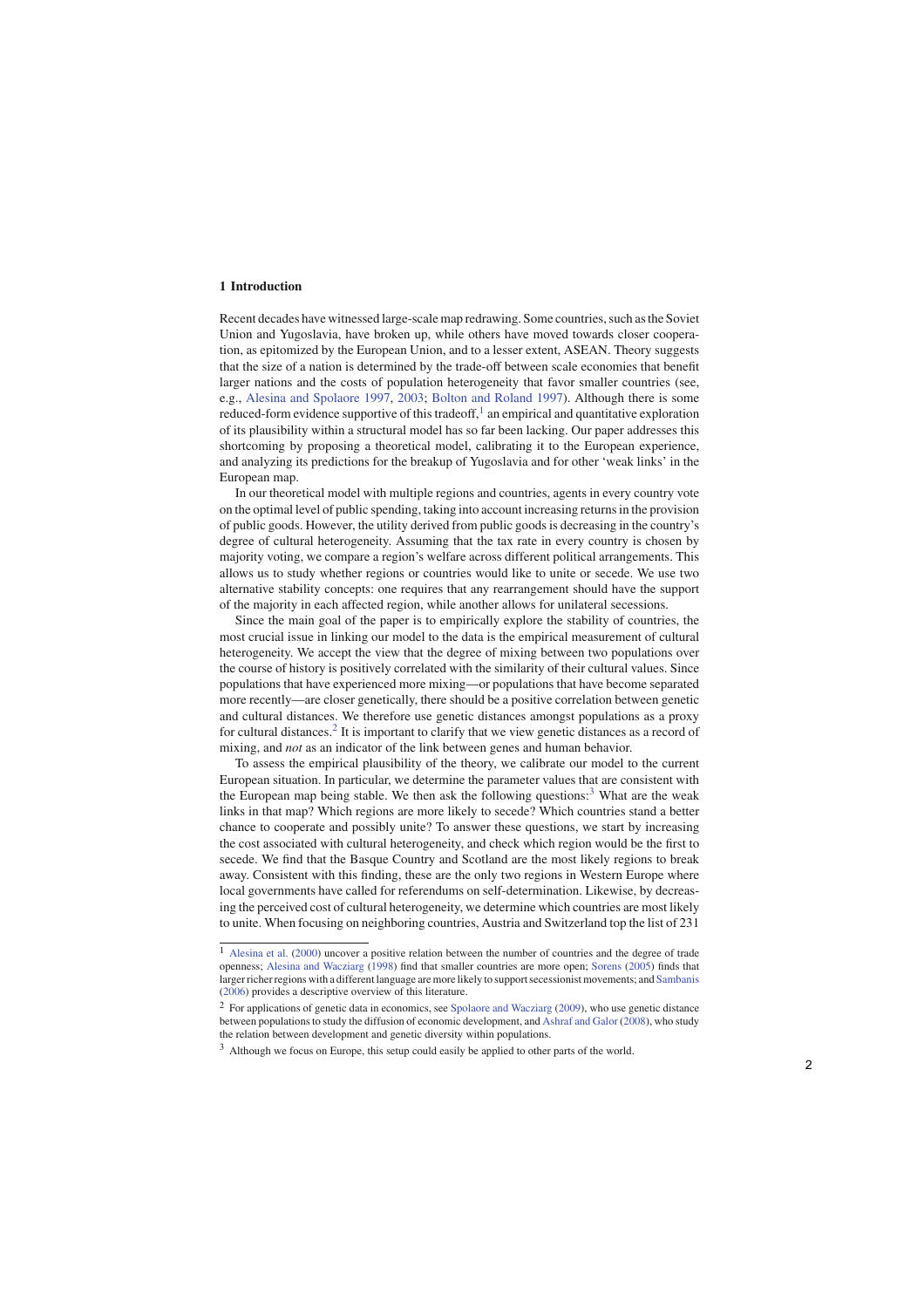possible pairs, followed by Denmark–Norway, France–Britain, France–Italy, and Belgium– Netherlands. These results suggest that unification is more likely when countries have similar population sizes, similar levels of GDP per capita, and similar cultures. Note that two out of these five pairs (Denmark–Norway and Belgium–Netherlands) were actually united for parts of their history. As a first application of the theory we then explore the gains (and losses) from European Union membership. Focusing on the EU-15, we find that the monetary gains as a share of GDP go from 0% in the case of Germany to 13% in the case of Portugal. All else equal, richer countries gain less than poorer countries (Sweden gains less than Portugal), and cultural distances also reduce gains (Greece gains less than Portugal, in spite of being poorer).

As a more direct test of our theory we analyze whether our calibrated model is able to account for the breakup of Yugoslavia. We start by determining whether the theory predicts that any of the six Yugoslav republics wants to unilaterally break away from the rest of Yugoslavia. If at least one republic prefers to leave the union, we conclude that Yugoslavia is unstable. We then go one step further and study the dynamic process of disintegration. We assume that the republic that gains most from secession breaks away first. Once that republic has left, we recompute the incentives for secession for the remaining republics, given that they are now part of a diminished Yugoslavia. The next republic to go is then the one who gains most from leaving whatever is left over of Yugoslavia. This process continues until either the whole country has disintegrated or no republic experiences gains from secession.

We find that Yugoslavia was less stable than the rest of Europe. In particular, using parameter values for which, say, the Basque Country and Scotland, have no incentive to secede, Slovenia and Croatia did prefer to leave Yugoslavia. Overall, the model accounts well for the order of disintegration: Slovenia and Croatia secede first, followed possibly by Bosnia and Macedonia, whereas Montenegro prefers to stay in the union. These predictions are broadly consistent with historical events. After the dissolution of the all-Yugoslav Communist Party in 1990 Slovenia and Croatia were the only two republics pushing for more devolution, and they both declared independence on the same day, June 25, 1991. Macedonia and Bosnia followed close behind, and by 1992 only the union between Montenegro and Serbia was left. Although Montenegro eventually also declared independence from Serbia, this happened 15 years later, in 2006, after a small majority voted in favor of self-determination. Another relevant question in the context of Yugoslavia is what was the relative importance of culture and economics in the country's disintegration. Although cultural distances between the different Yugoslav republics were not particularly large, we find that economic differences alone were not big enough to pull the country apart. If Yugoslavia had been culturally homogenous, the model predicts the country would have stayed together. That being said, the order of disintegration is largely driven by economics. The first two republics to leave, Slovenia and Croatia, were, respectively, the richest republic and the largest republic, whereas the republic that never wants to leave according to the model, Montenegro, is very small, with a population of just over half a million.

The ability of the model to account for the breakup of Yugoslavia and to closely match the order of its disintegration lends credibility to our theory. It also provides a new tool for the analysis of the stability of nations. In the last couple of years there has been much talk about the viability of countries such as Iraq and Bolivia to survive as unified states. Although these questions are difficult and complex, and answering them requires in-depth knowledge that goes beyond the simplicity of our framework, our paper shows that having a structural model that can make quantitative predictions can shed light on these important policy questions.

Given the importance of cultural heterogeneity in our framework, we now turn to discussing some theoretical and empirical issues related to this notion. To model cultural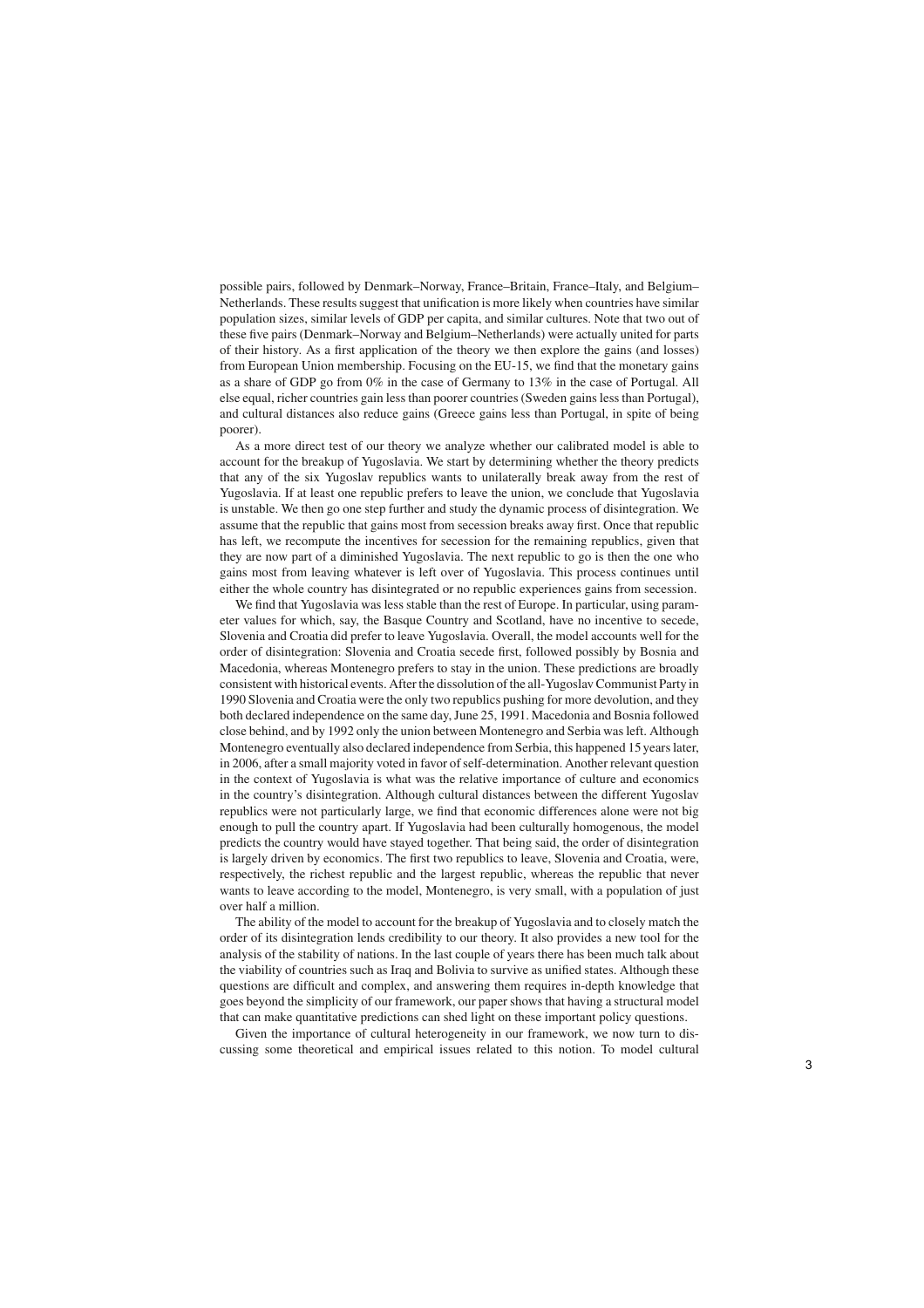heterogeneity, we rely on a matrix of cultural distances between nations. We refer to this measure as *metric heterogeneity*. Preferences are such that, all else equal, an agent prefers to be part of a nation which minimizes cultural distances. In other words, each agent ranks nations on the basis of how culturally heterogeneous they are. The notion of metric heterogeneity we employ is similar to the one described in the literature on cooperative games where players are characterized by their location in a network or in a geographical space. In such a framework the gains from cooperation increase when the distances among the players in the coalition decrease.<sup>4</sup>

Instead of relying on genetic distances as a proxy for cultural distances, an alternative would be to use data from social surveys on individuals' values. However, the answers to many questions in opinion polls are arguably biased by short term events, such as the political business cycle. Since we are interested in long-term decisions—secessions or unifications—information gathered from surveys or opinion polls may not be the most appropriate. Nevertheless, we do explore this type of information, and find a strong correlation between distances based on social surveys and genetic distances. We view this result not as an argument for an extensive use of opinion polls, but rather as lending support to the view that genetic distances are a reasonable proxy for cultural distances. In addition to genetic distances or social surveys, geographical or linguistic distances may capture the same type of information (see, e.g., Fearon 2003). Indeed, the relation between genes, languages and geography has been extensively studied in population genetics (see, e.g., Sokal 1987; Cavalli-Sforza et al. 1994). However, even after controlling for languages and geography, we find that populations that are similar in genes tend to give more similar answers to opinion polls.<sup>5</sup>

Needless to say, our main assumption—more population mixing implies smaller cultural differences—is open to debate. Some authors claim that mixing is not necessary for cultural diffusion to happen (see, e.g., Jobling et al. 2004). It might be the case that, say, Danes have not mixed much with Germans in the last 30 generations, so that there genetic distance is relatively large. However, cultural diffusion might have taken place through books, newspapers, the education system, religion, etc., making their preferences quite similar. The question of whether the transmission of culture takes place through migration flows and the mixing of populations (demic diffusion) has generated yet another debate in population genetics. Cavalli-Sforza et al. (1994) and Chikhi et al. (2002) have argued for the dominant role played by demic diffusion. Their view has been supported by Spolaore and Wacziarg (2005) in their study of the diffusion of innovation, whereas Haak et al. (2005) offer an opposite view regarding the diffusion of farming in Europe.<sup>6</sup>

Since we use information of many different genes, the use of genetic distances requires our theory to embed those distances in a multi-dimensional space. Thus, in contrast to much of the existing theoretical work, population heterogeneity in our model is multi-dimensional. Although there may be certain policy issues for which a one-dimensional space suffices, $\frac{7}{3}$ in general this is too restrictive. For example, if agents who reside in the same county have to decide on the geographic location of a public facility, this problem is, by nature,

<sup>4</sup> Le Breton and Weber (1995) focus on the case where two-person coalitions may form and characterize the patterns for which there is a stable group structure. In contrast to their work, we do not allow for unlimited monetary lump sum transfers among players in the group.

<sup>5</sup> A paper by Giuliano et al. (2006) argues that in the case of trade genetic distances cease to be significant once geographical distances are properly measured. In contrast, our focus is on cultural distances, not on trade.

<sup>6</sup> See also Ashraf and Galor (2007) on the effect of cultural diffusion on technological innovation.

<sup>7</sup> See, e.g., Alesina and Spolaore (1997).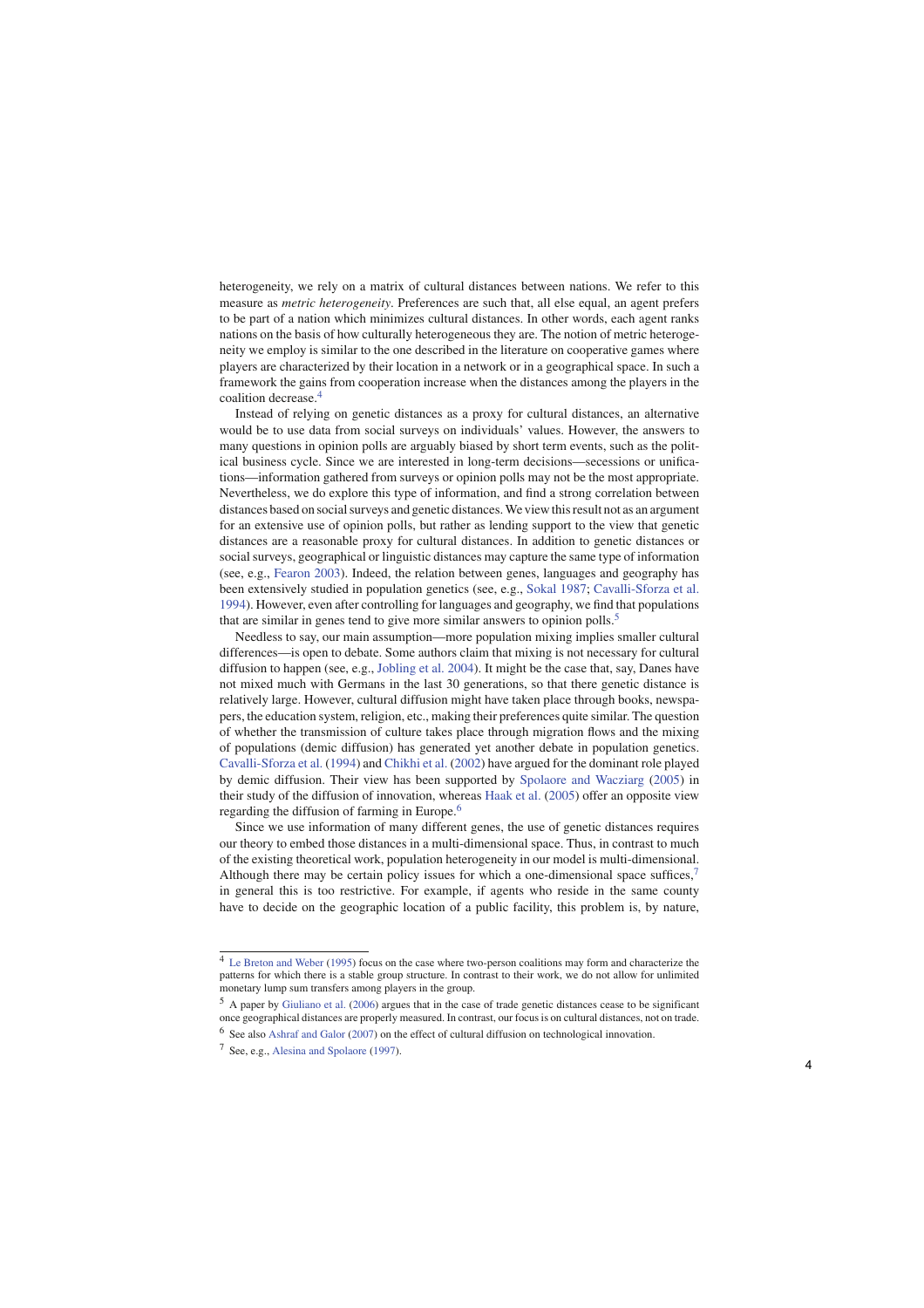two-dimensional. Also, agents with the same income may have different views regarding the desired level of redistribution within society. Thus, the search for an optimal public policy is naturally a multi-dimensional problem.

Other relevant work, though not in the context of the trade-off between scale economies and cultural heterogeneity, includes the *landscape theory* of Axelrod and Bennett (1993), aimed at predicting the European alignment during the Second World War. They consider a two-bloc setting where each nation is characterized by its propensity to work with other nations. Given the partition of all nations into two blocs, the *frustration* of a nation is determined as the sum of its propensities towards nations outside the bloc it belongs, and *energy* is then the weighted sum of the frustrations of all countries. Using the 1936 data, Axelrod and Bennett show that a local energy minimum over two-bloc structures almost exactly corresponds to the wartime alignment in Europe. A major drawback of their work is the absence of economic forces. Other related work is Spolaore and Wacziarg (2005) who estimate the effect of political borders on economic growth and run a number of counterfactual experiments to examine how the union of different countries would affect growth. However, they do not take into account cultural heterogeneity. Also of interest is a recent paper of Alesina et al. (2010) that explores the poor economic performance of "artificial" states, where borders do not match a division of nationalities.

The rest of the paper is organized as follows. Section 2 presents the theoretical framework. Section 3 provides empirical support for using genetic distances as a proxy of cultural heterogeneity. Section 4 calibrates the model to Europe, explores the likelihood of secessions and unions, and analyzes the gains from EU membership. Section 5 tests the theory by analyzing whether the model can account for the breakup of Yugoslavia and the order of its disintegration. Section 6 concludes.

### **2 The model**

In this section we describe the structure of the model. The world is made up of agents, regions and countries. Agents reside in regions and are geographically immobile. Different agents are endowed with different levels of income. The set of regions is exogenously given. Regions are culturally homogeneous. Countries consist of one or more regions. Cultural differences across regions imply that multi-region countries are culturally heterogeneous. The partition of the set of regions into countries can change, and our goal is to analyze the stability of partitions. Agents derive utility from the consumption of a private good and a public good, which is financed through a country-wide proportional tax rate. The utility derived from the public good is decreasing in the degree of cultural heterogeneity. Tax rates are decided by majority vote at the country level. If a change in partition affects the country a region belongs to, the utility of an agent in that region changes, because the tax rate, the level of the public good, and the degree of cultural heterogeneity change. By imposing *intermediate preferences*, the median income agent in each region represents the majority of its residents, in spite of the multi-dimensionality problem. We consider two different stability concepts to assess the possibility of map redrawing. One requires the consent of all affected regions, whereas the other allows for unilateral secession. In what follows we present the model's setup, discuss the preferences over different partitions, define the stability concepts, and end by presenting the specific functional forms we will use in the empirical section.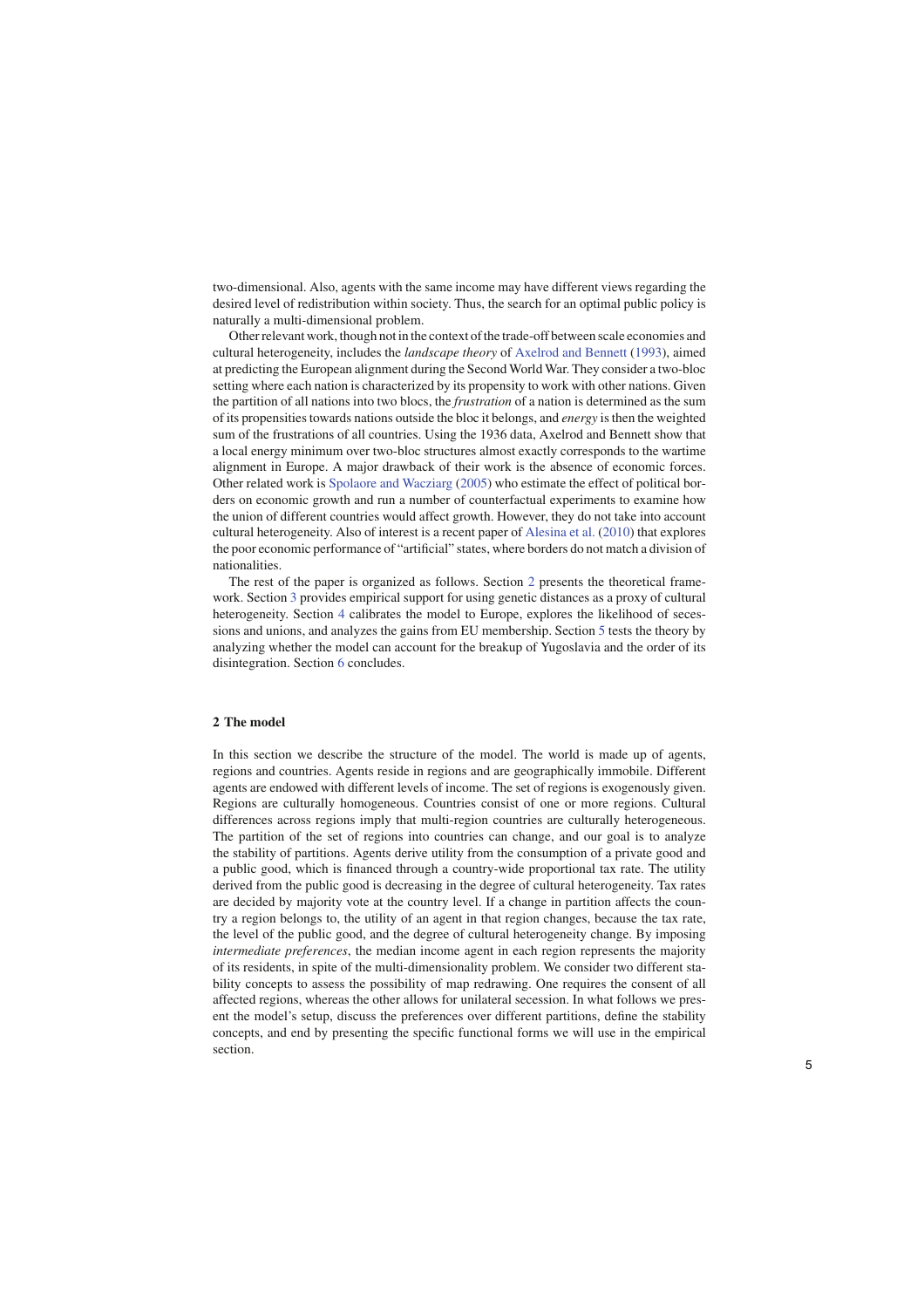### 2.1 Setup

The world is partitioned into countries, indexed by *C*, each consisting of one or several regions, indexed by *I* or *J* . The set of regions, denoted by *N*, is exogenously given, whereas the partition of regions into countries can change. Denote by  $\Pi$  the set of possible partitions of regions into countries, and by  $\pi$  an element of that set. Regions are populated by agents, who are geographically immobile. The population of country *C* is then

$$
p(C) = \sum_{I \in C} p(I),
$$

where  $p(I)$  is the population of region *I*. The summation extends over all regions that belong to *C*.

There are two types of heterogeneity, cultural and income. Within each region, there is income heterogeneity, but no cultural heterogeneity. That is, residents of a same region may have different incomes, but are culturally identical. In countries that consist of multiple regions both types of heterogeneity, cultural and income, are present. That is, residents of different regions, in addition to possibly having different incomes, may be culturally different.

For any two regions  $I, J \in N$ , we call  $d(I, J)$  the cultural distance between a resident of *I* and a resident of  $J$ .<sup>8</sup> Obviously,  $d(I, J) = d(J, I)$  for all *I* and *J*, and  $d(I, I) = 0$ for all *I*. The *cultural heterogeneity* experienced by a resident of region  $I \in C$ , denoted by *H*(*I*, *C*), is the weighted cultural distance between that resident and all other residents of *C*. This corresponds to the expected cultural distance between an agent from region *I* and a randomly drawn agent from country *C*. Hence,

$$
H(I, C) = \sum_{J \in C} \frac{p(J)d(I, J)}{p(C)}.
$$
 (1)

Each agent  $i$  is endowed with a certain amount of income,  $y_i$ . The income distribution in region *I* is given by the cumulative density function  $F_I(y)$  with total mass  $p(I)$ , whose support  $[\nu, \bar{\nu}]$  is common to all regions. We assume that  $F_I(\nu)$  is continuous and strictly increasing. The total income in *I* is denoted by  $Y(I)$ :

$$
Y(I) = \int_{\frac{y}{2}}^{\bar{y}} y dF_I(y)
$$
 (2)

Similarly, *Y* (*C*) denotes the total income in country *C*.

The utility of resident *i* of region  $I \in C$ ,  $u(x, g, H(I, C))$ , depends on private consumption,  $x$ , the level of the public good in his country,  $g$ , and the degree of cultural heterogeneity he faces,  $H(I, C)$ :

$$
u(x, g, H(I, C)) \tag{3}
$$

The utility function *u* is twice continuously differentiable, strictly concave and increasing in *x* and *g*. For simplicity, the prices of the private good and the public good are both set to 1.

Cultural heterogeneity reduces the utility, so that  $u$  is decreasing in its last argument, *H*(*I*,*C*). Alesina et al. (2004) offer two reasons for this *homogeneity bias*, reflecting the preference of agents for more culturally homogeneous communities. One is that individuals

 $8 \text{ In the empirical part of our investigation we identify  $d(I, J)$  with the genetic distance between regions *I*$ and *J* .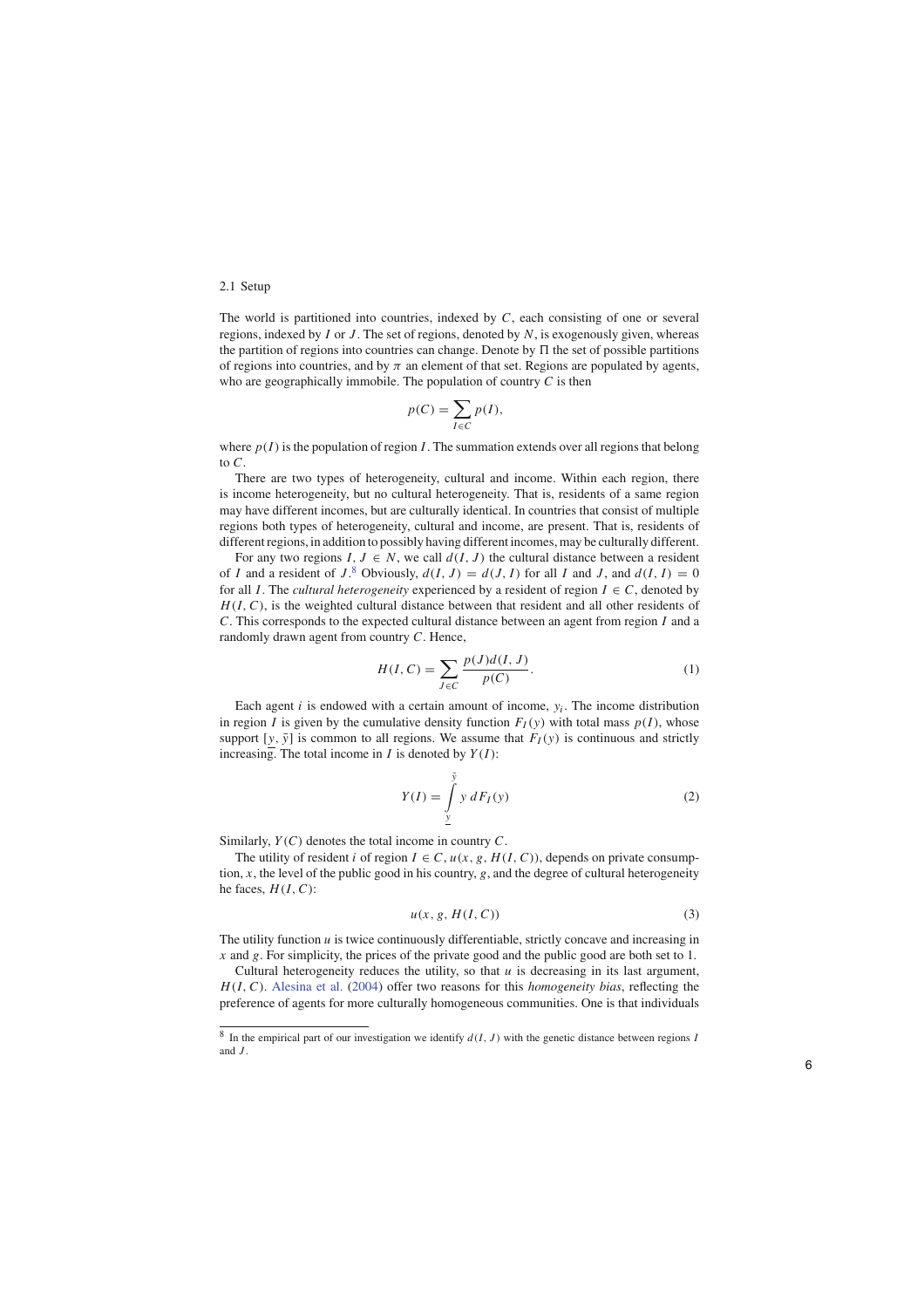who share a common background may have similar preferences over public goods. Another is that, even if individuals have similar preferences to those in other groups, they may still prefer to interact with members of their own group. The specific functional form we will use in the empirical section will assume that cultural heterogeneity enters negatively by reducing the utility an agent derives from the consumption of the public good.

Public goods are specific to each country, and are financed through a proportional tax rate  $\tau$ ,  $0 \le \tau \le 1$ , chosen by majority voting. As is obvious, this implies redistribution.<sup>9</sup> If country *C* selects tax rate  $\tau$ , the level of the public good will be  $\tau Y(C)$ . The indirect utility v of resident *i* of region  $I \in C$ , with income  $y_i$  and paying a tax rate  $\tau$ , can be written as

$$
v(y_i, \tau, I, C) = u(y_i(1 - \tau), \tau Y(C), H(I, C)).
$$
\n(4)

Note that for every country *C* the preferences of every agent  $i \in C$  over tax rates are single-peaked. Denote by  $\tau(y_i, I, C)$  the preferred tax rate for an individual *i* with income *y*<sup>*i*</sup> who resides in region  $I \in \mathbb{C}$ . Hence,

$$
\tau(y_i, I, C) = \arg \max_{\tau \in [0, 1]} v(y_i, \tau, I, C).
$$
 (5)

### 2.2 Preferences over partitions

If a region changes the country it belongs to, residents in that region will face a different degree of cultural heterogeneity, a different tax rate, and a different level of public good.<sup>10</sup> An agent residing in region *I*, faced with the choice of *I* belonging to *C* or *C* ′ , prefers the first alternative if

$$
v(y_i, \tau(C), I, C) > v(y_i, \tau(C'), I, C')
$$

where  $\tau(C)$  is the tax rate chosen by majority voting at the country-level.<sup>11</sup> This implies that an agent understands that the resulting tax rate depends on the country his region belongs to.

Since changing the country a region belongs to affects the tax rates, public goods, and cultural heterogeneity, it is not immediately obvious who will be a region's decisive agent. We assume that agents have *intermediate preferences* of Grandmont (1978). This assumption, satisfied by a large class of functions, $12$  solves the multi-dimensionality issue, as it implies that the preferences of a region's median income agent represent those of the majority of its residents. That is, if the median income agent of region *I* prefers to be part of country *C*, rather than of *C'*, then a majority of agents in region *I* also prefer to be part of country *C*.<sup>13</sup> This is referred to as the *decisiveness* of the median agent (Gans and Smart 1996).

Median decisiveness will facilitate our analysis of the stability of a partition, as it allows us to only focus on the preferences of the median income agents of the different regions. It is important to point out that in our framework the benefit of a region from being part of a certain country depends solely on the composition of that country and not on the number

<sup>&</sup>lt;sup>9</sup> Consistent with the empirical literature, the degree of redistribution will be decreasing in the level of cultural heterogeneity. We return to this point in Sect. 2.4.

<sup>&</sup>lt;sup>10</sup> The level of the public good depends both on the tax rate and the total income of the country.

<sup>&</sup>lt;sup>11</sup> Since preferences over  $\tau$  are single-peaked, this  $\tau(C)$  is well defined.

<sup>12</sup> See, e.g., Greenberg and Weber (1986) and Demange (1994). In particular, it contains the functional forms considered in Alesina and Spolaore (1997) and Alesina et al. (1999, 2004), where the degree of heterogeneity is represented by the type or location of the public good. In fact, it also contains the utility functions of the type  $u(x, g, I, C) = x^{\delta} + \Phi(g, H(I, C))$ , where  $\Phi$  is an arbitrary continuous function, with  $0 < \delta \leq 1$ . This includes the case the quasi-linear case with  $\delta$  equal to 1, considered in our empirical investigation.

<sup>&</sup>lt;sup>13</sup> This result is proven in Proposition 1 of the working paper. See Desmet et al. (2009a).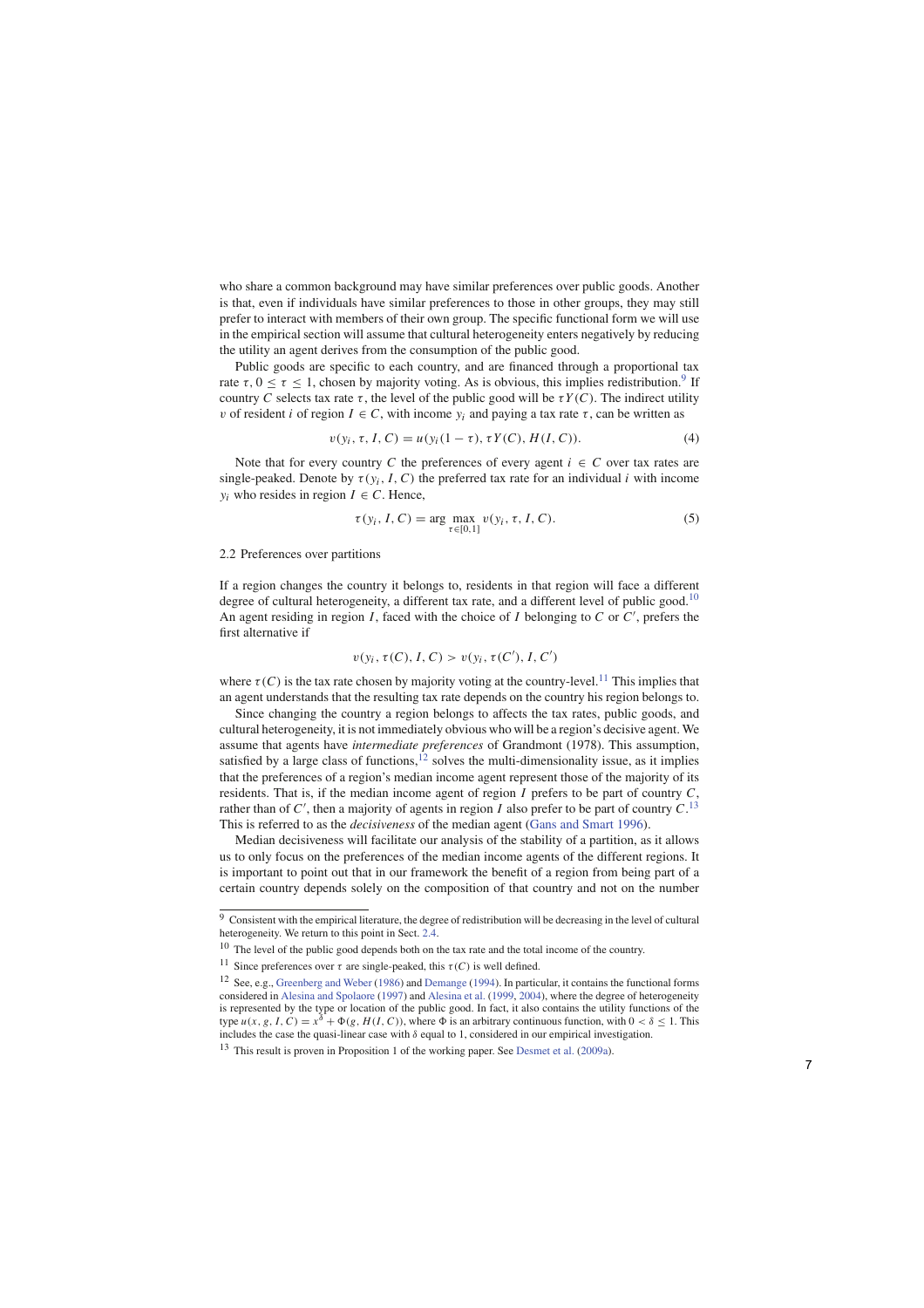and composition of the other countries. This links our model to the theory of *hedonic games*, introduced by Drèze and Greenberg (1980), where the payoff of a player depends exclusively upon the group to which she belongs. $^{14}$ 

### 2.3 Stability

We now turn our attention to the stability of partitions. Several stability concepts have been applied in the literature.<sup>15</sup> We consider two such concepts in our paper. The first one, called *Limited Right of Map Redrawing*, requires, subject to majority voting, the approval of any map redrawing by all affected regions.<sup>16</sup> The second concept, called *unilateral secession*, is a modification of the *core*, and it requires only the approval, by majority voting, of the seceding region. $17$ 

# *2.3.1 LRMR-stability*

The *Limited Right of Map Redrawing* stability concept, denoted LRMR-stability, says that a partition is stable if there is no other partition preferred by a majority of agents in *each* region affected by the change in partition. In other words, changing a partition would need the consent of all affected parties. The Canadian Clarity Act of 2000, which regulates the possible secession of a Canadian province, is an example. Under this act, secession requires an amendment to the constitution, thus involving negotiations with the governments of *all* provinces. We now formalize the LRMR-stability concept, and argue that the set of LRMR-stable partitions is nonempty.

**Definition 1** LRMR-Stability. A partition  $\pi \in \Pi$  is LRMR-stable if there is no  $\pi' \in \Pi$  for which the majority of residents of every region affected by the shift from  $\pi$  to  $\pi'$  prefers partition  $\pi'$  over  $\pi$ .

### **Proposition 1** *The set of LRMR-stable partitions is nonempty.*

The proof is presented in the Appendix.

Recall that  $\Pi$  was defined as the set of *possible* partitions. When empirically analyzing the stability of a given partition, it may be convenient to restrict the set of *possible* partitions to be smaller than the set of *all* partitions. Indeed, the formation of a country may be limited by various geographical, political or historical considerations. For example, it is unusual for countries to consist of geographically disconnected regions. Previous violent conflicts or wars may also prevent the co-existence of certain regions within the same country. Some of these restrictions, which are exogenous to the model, will play a role in the empirical analysis.

<sup>14</sup> However, our game is not "additively separable" which rules out the direct application of the results by Banerjee et al. (2001) and Bogomolnaia and Jackson (2002). Also, the contribution by Milchtaich and Winter (2002), where players compare groups on the basis of the distance between their own characteristics and the average characteristics of the group, share some common features with our work.

<sup>15</sup> See, e.g., Alesina and Spolaore 1997, Jéhiel and Scotchmer (2001) and Bogomolnaia et al. (2007).

<sup>16</sup> This stability concept is referred to as *B-stability* in Alesina and Spolaore (1997) and *equilibrium with admission by majority vote* in Jéhiel and Scotchmer (2001). If the majority requirement were to be replaced by unanimous consent, this stability concept would be reminiscent of *contractual individual stability*, studied by Greenberg (1977), Drèze and Greenberg (1980), and Bogomolnaia and Jackson (2002).

<sup>17</sup> This resembles *C-stability* in Alesina and Spolaore (1997).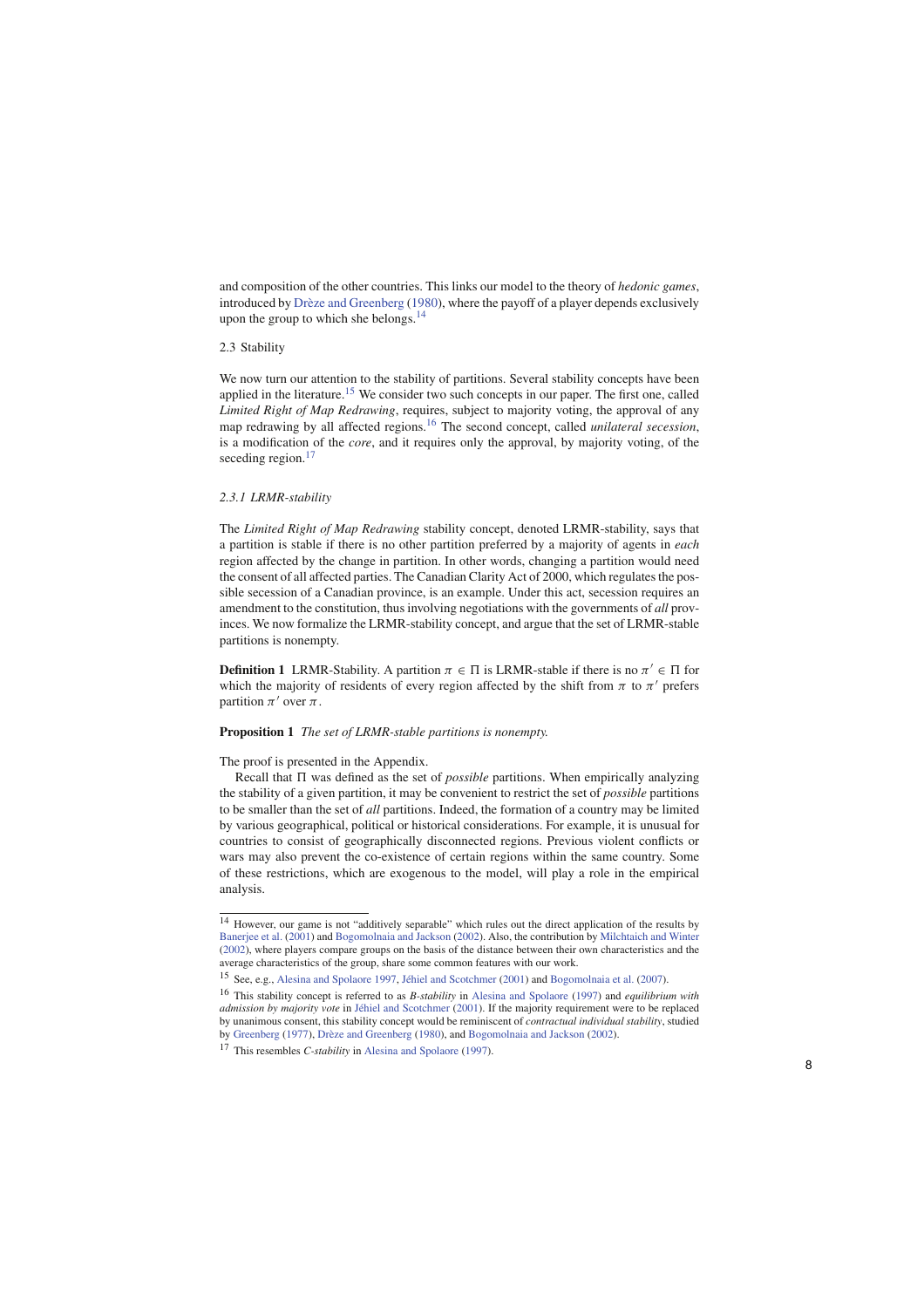### *2.3.2 ULS-stability*

LRMR-stability assumes that no map redrawing can take place without the consent of *all* affected regions. However, in some countries or federations there are constitutional provisions that allow for unilateral secession. For example, Article 39(1) of the Ethiopian constitution reads "every nation, nationality, and people in Ethiopia has the unconditional right to selfdetermination, including the right to secession". Of course, the absence of constitutional provisions that regulate exit does not mean unilateral secessions are never attempted, with or without success. The secession of the Netherlands from Spain in the sixteenth century, the split up of Norway and Sweden in 1905, the failed secession of the Confederate States in 1861, and the break-up of Yugoslavia in the last decade of the twentieth century, are just some examples.

To deal with this possibility, we introduce the *unilateral secession* stability concept, denoted ULS-stability, which says that a partition is stable only if no majority in any of the regions wants to break away. Let  $C^{I}(\pi)$  denote the country in  $\pi$  that contains region *I*.

**Definition 2** ULS-Stability. A partition  $\pi \in \Pi$  is ULS-stable if there is no region *I* for which the majority of its residents prefers *I* to be a separate country instead of *I* being a part of country  $C^I(\pi)$ .

It is trivial to see that the set of ULS-stable partitions is non-empty. Indeed, a partition that consists of each region being a separate country is always ULS-stable. Therefore,

### **Proposition 2** *The set of ULS-stable partitions is nonempty.*

As in the case of LRMR-stability, in our empirical applications we may wish to restrict the set of possible partitions  $\Pi$  to take into account certain limitations that have not been explicitly modeled. For example, the core region of a country, in its capacity of hegemon, may perceive additional benefits from keeping the country together, thus preventing it from wanting to leave the union.

#### 2.4 Our specification

To bring our theoretical model to the data, we adopt the following quasi-linear functional form for the utility of a resident of region  $I \in \mathbb{C}$ :

$$
u(x, g, I, C) = x + \alpha (Z(I, C) g)^{\beta},
$$
\n(6)

where  $\alpha > 0$  and  $\beta > 0$  are exogenously given parameters, and  $Z(I, C)$  is a 'discount factor', whose range is between 0 and 1. This utility function satisfies the *intermediate preferences* assumption.

Since cultural heterogeneity reduces the utility an agent derives from the consumption of the public good *g*, we assume that the value of  $Z(I, C)$  is negatively correlated with the cultural heterogeneity faced by a resident of region *I* in country *C*:

$$
Z(I, C) = 1 - H(I, C)^{\delta},\tag{7}
$$

where  $\delta \in [0, 1]$ . The parameter  $\delta$  is important in two respects. First, since  $H(I, C)$  is between 0 and 1, the smaller is  $\delta$ , the greater is the cost of heterogeneity. If  $\delta$  is very small, the value of  $Z(I, C)$  in a multi-regional country is close to zero. In other words, a small  $\delta$ implies that in such a country any amount of public consumption becomes almost useless. Second, the smaller is  $\delta$ , the more convex is the discount factor *Z*. For small values of  $\delta$ , the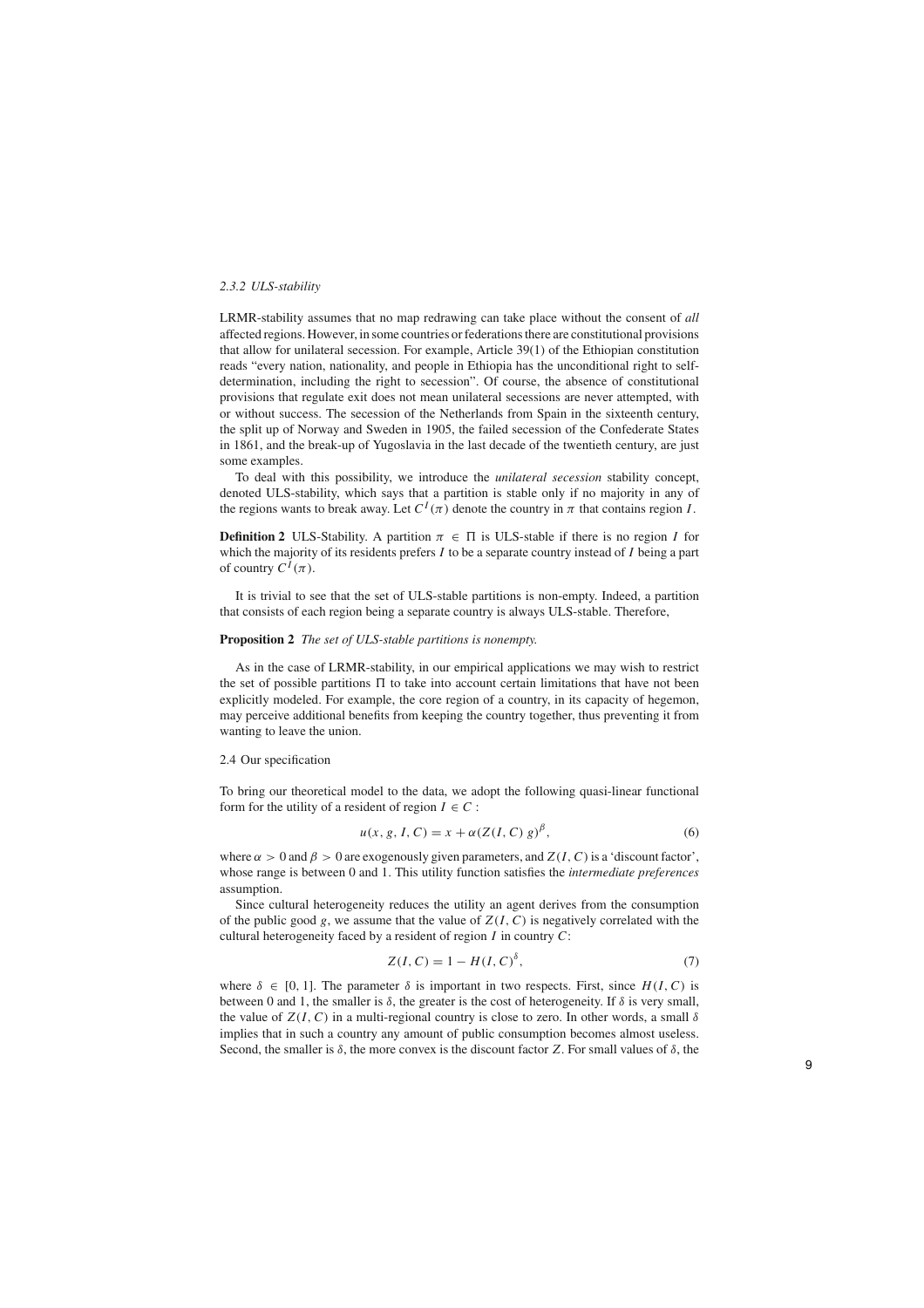discount factor exhibits a high degree of convexity, so that the relative effect of increasing heterogeneity on *Z* is larger at lower levels of heterogeneity.

The indirect utility of an individual *i* with income  $y_i$ , residing in region  $I \in C$ , where the tax rate is  $\tau$ , is

$$
v(y_i, \tau, I, C) = y_i (1 - \tau) + \alpha (Z(I, C) \tau Y(C))^{\beta}.
$$
 (8)

We can now explicitly derive  $\tau(y_i, I, C)$ , the preferred tax rate for an individual *i* with income *y*<sub>*i*</sub> who resides in region  $I \in C$ :

$$
\tau(y_i, I, C) = \left(\frac{y_i}{\alpha \beta \left(Z(I, C)Y(C)\right)^{\beta}}\right)^{\frac{1}{\beta - 1}}\tag{9}
$$

As can be seen, the optimal tax rate is decreasing in the level of cultural heterogeneity, *Z*(*I*,*C*). 18

Notice that, in general, for *I*,  $J \in C$  we have  $Z(I, C) \neq Z(J, C)$ . In other words, the cost of cultural heterogeneity tends to be different for agents living in different regions of the same country. As a result, two individuals with the same income level, but residing in different regions of country *C*, typically have different preferred tax rates. This implies that the median agent in country *C* does not necessarily coincide with the agent with the median income in *C*. This feature has important consequences for the empirical part of the paper. Finding the preferred tax rate of a coalition of regions forming a country becomes more laborious than just finding the preferred tax rate of the median income agent. Of course, when a country is formed by only one region, this problem disappears, and the agent with the median income becomes the decisive one.

## **3 Genetic and cultural distances**

In our quantitative analysis we will use genetic distances as a proxy for cultural distances between populations. In the introduction we argued that genetic distances are the best objective measure of the intensity of population mixing. Therefore, in as far as cultural diffusion happens through mixing, genetic distances should be a reliable measure of cultural distances. To further justify our choice of proxy, we study the correlation between genes and culture by comparing a matrix of genetic distances to a matrix of "cultural" distances. The genetic distances come from Cavalli-Sforza et al.  $(1994)$ ,<sup>19</sup> whereas the cultural distances are based on the World Values Survey (WVS).

To compute cultural distances from the WVS, we take the 430 questions related to *Perception of Life, Family,* and *Religion and Moral* from the four waves currently available online at http://www.worldvaluessurvey.org/. Each question has *q* different possible answers and we

<sup>18</sup> This is consistent with the findings of La Porta et al. (1999) and Alesina et al. (2003) who provide evidence of a negative relation between ethnolinguistic diversity and the willingness to redistribute. These papers measure diversity without taking into account the distance between groups, i.e., how distinct the different groups are. When including ethnolinguistic distances between groups, the negative relation between diversity and redistribution is further strengthened (Desmet et al. 2009b). For a survey of this literature, see Ginsburgh and Weber (2011).

<sup>19</sup> See Hartl and Clark (1997) for an introduction to population genetics, and Jorde (1985) and Cavalli-Sforza et al. (1994) for a discussion on the use of the different types of genetic distances to measure human population distances. The distances in Cavalli-Sforza et al. (1994) are based on large sample sizes and use information about many different genes. Most of the frequencies used to obtain those distances come from allozymes, instead of from direct 'observation' of the DNA sequence, a technique which is now available. However, Cavalli-Sforza and Feldman (2003) argue that these new techniques and data do not change the basic results.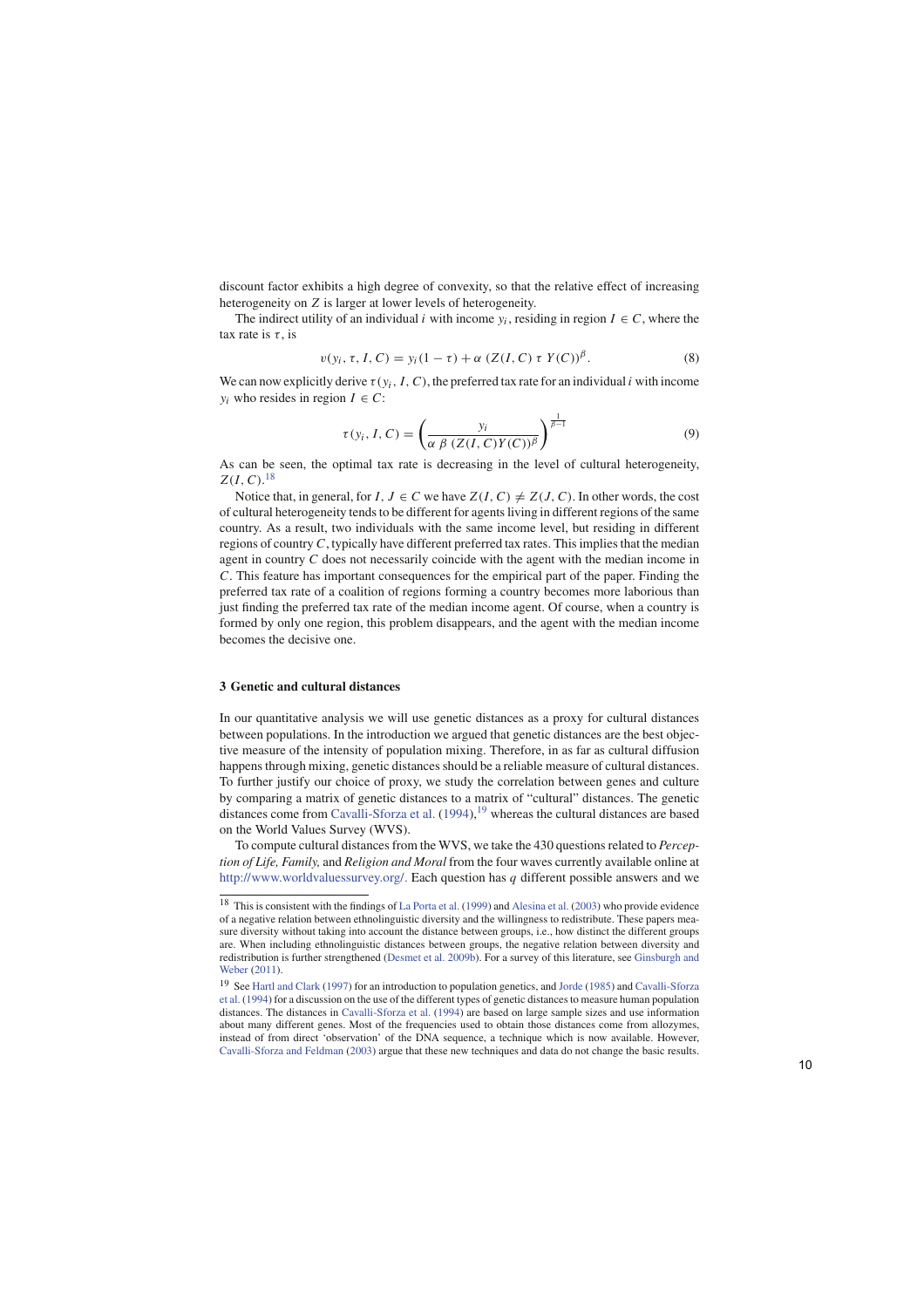

**Fig. 1** Genetic distances and World Value Survey distances

denote by  $a_{i,j} = (a_{i,j}^1, a_{i,j}^2, \dots, a_{i,j}^q)$  the vector of relative answers to question *i* in nation *j*. For example, suppose that question *i* has three possible answers,  $a^1$ ,  $a^2$  and  $a^3$ . The vector  $a_{i,j} = (1/2, 0, 1/2)$  indicates that in nation *j*, half of the people answers  $a^1$  and the other half  $a^3$ . We construct a matrix of cultural distances between nations such that the  $(j, k)$  element of the matrix represents the average Manhattan distance between nation *j* and nation *k*:

$$
w_{jk} = \frac{1}{430} \sum_{i=1}^{430} \sum_{s=1}^{q} \left| x_{i,j}^s - x_{i,k}^s \right|
$$
 (10)

All our results are robust to the usage of the Euclidean distance instead of the Manhattan distance in  $(10)$ .

Both distance matrices are reported in the Appendix. Table 8 gives the matrix of genetic distances, denoted by  $D$ , and Table 9 gives the matrix of cultural distances, denoted by *W*. Although matrix *D* covers more countries, and also some regions within countries, the comparison between both matrices is done on the basis of 14 European countries.

As a first step to verify whether genetically close countries provide similar answers to the questions in the World Value Survey, Fig. 1 shows a scatter plot representing genetic distances on the horizontal axis and WVS distances on the vertical axis. Each point in the scatter plot corresponds to a nation pair  $(i, j)$ , where the *x*-coordinate is the genetic distance between  $i$ and *j*, and the *y*-coordinate is the WVS distance between *i* and *j*. Figure 1 suggests a strong positive relation between genetic and cultural distances.

We now compute the correlation between both matrices, and assess its statistical significance. Due to the triangle inequality property, the elements of a distance matrix are not independent, so that we cannot use standard methods to determine the statistical significance of the observed correlation between matrices *D* and *W*. To address this issue, we rely on the *Mantel test*, a nonparametric randomization procedure often used in Population Genetics.<sup>20</sup> The significance of the correlation is evaluated via the random permutation of rows and

<sup>20</sup> See Mantel (1967), Sokal and Rohlf (1995), and Legendre and Legendre (1998). For the use of the Mantel test in economics, see Collado et al. (2005).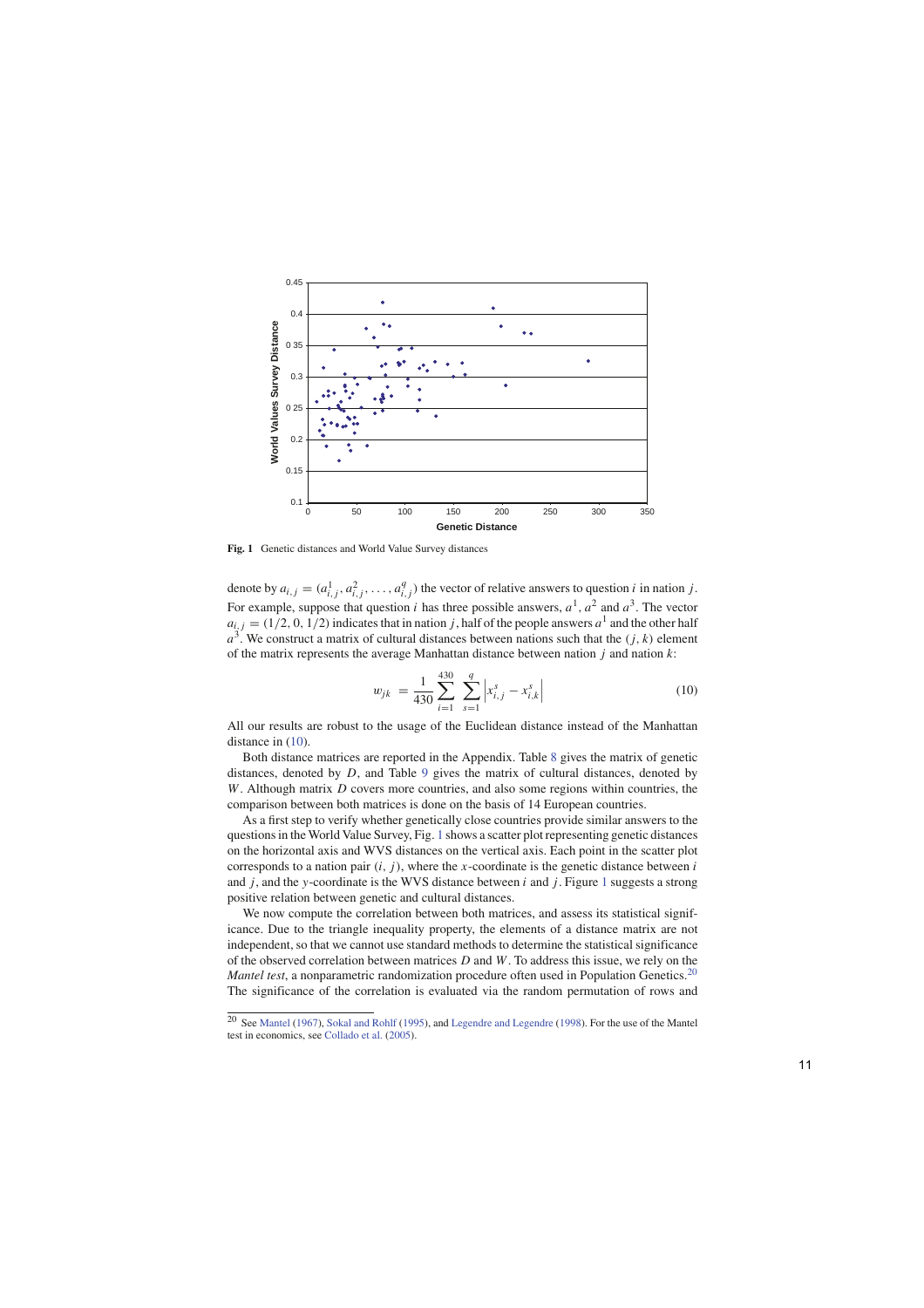columns of one of the matrices. For each random permutation, the correlation *r* between the two matrices is re-computed. After a sufficient number of permutations, the distribution of values of  $r$  is generated, and the critical value of the test at the chosen level of significance is determined.

The correlation coefficient between matrices *D* and *W* is 0.56 and the hypothesis of nonpositive correlation is strongly rejected based on a Mantel test with 100,000 replications (*p* value of 0.000). This highly significant correlation provides the foundation for our use of the matrix of genetic distances as a proxy for the cultural heterogeneity among European countries. This correlation is robust to the different subgroups of questions in the World Value Survey we consider. Computing the corresponding the correlations with *Perceptions of Life* (307 questions), *Family* (77 questions) and *Religion and Moral* (165 questions) yield 0.45, 0.67 and 0.68.

If the justification for using matrix *D* is based on its correlation with the matrix *W*, one might argue that it would be better to directly use *W* for our analysis. However, the matrix *W* is based on opinion polls, and although we focus on questions related to people's long term preferences, their answers may still be distorted by short term events. In that sense, we are interested in analyzing the correlation between *W* and *D*, *not* because *W* is an unbiased measure of the true cultural distances, but because a lack of positive correlation would raise doubts about using *D* as a proxy for those unknown cultural distances.

Of course there may be other proxies for cultural distances apart from genetic distances. Two alternatives come to mind: geographic distances and linguistic distances. To explore this possibility, we compute a matrix of geographic distances, *G*, and a matrix of linguistic distances,  $L$ , between European countries.<sup>21</sup> The correlation between geographic distances (*G*) and cultural distances (*W*) is 0.52 (*p* value of 0.000) and the correlation between linguistic distances (*L*) and cultural distances (*W*) is 0.42 (*p* value of 0.000). Not surprisingly, these correlations are also positive and statistically significant. In fact, as has been argued by Cavalli-Sforza et al. (1988), there is a strong link between genetic distances, geographic distances and linguistic distances. Subsequent studies, such as the one by Belle and Barbujani (2007), have tended to confirm this view.

To determine which distance measure is a more convincing proxy of cultural distances, we compute several partial correlations. We start by determining the significance of the partial correlation between genetic distances (*D*) and cultural distances (*W*), after controlling for geographic distances (*G*) and linguistic distances (*L*). This is done by using a partial Mantel test, which consists of constructing a matrix of residuals, *D* ′ , of the regression of *D* on *G* and *L*, and a matrix of residuals, *W*′ , of the regression of *W* on *G* and *L*, and then comparing  $D'$  and  $W'$  using a standard Mantel test.<sup>22</sup> The correlation between  $D'$  and  $W'$  is 0.28, still significantly greater than zero (*p* value of 0.04). To understand what this means, consider the following example. Say country *i* is geographically equidistant from *j* and *k*, and the same language is spoken in  $j$  and  $k$ . In that case country  $i$  will be closer to country  $j$  than to country  $k$  in the answers given to the WVS if the genetic distance between  $i$  and  $j$  is smaller than between  $i$  and  $k$ . We now assess the significance of the partial correlation between geographic (*G*) and cultural distances (*W*), after controlling for genetic (*D*) and linguistic distances (*L*). We find a partial correlation of 0.20. Though positive, it is not statistically

 $21$  Geographic distances were calculated "as the crow flies", and the coordinates of each region were obtained from Simoni et al. (2000). Linguistic distances between countries are computed using data on the linguistic composition of each country from the Ethnologue project and data on the distance between Indo-European languages from Dyen et al. (1992). For the use of linguistic distances in economics, see Fearon (2003), Ginsburgh et al. (2005) and Desmet et al. (2009b).

<sup>22</sup> See Smouse et al. (1986).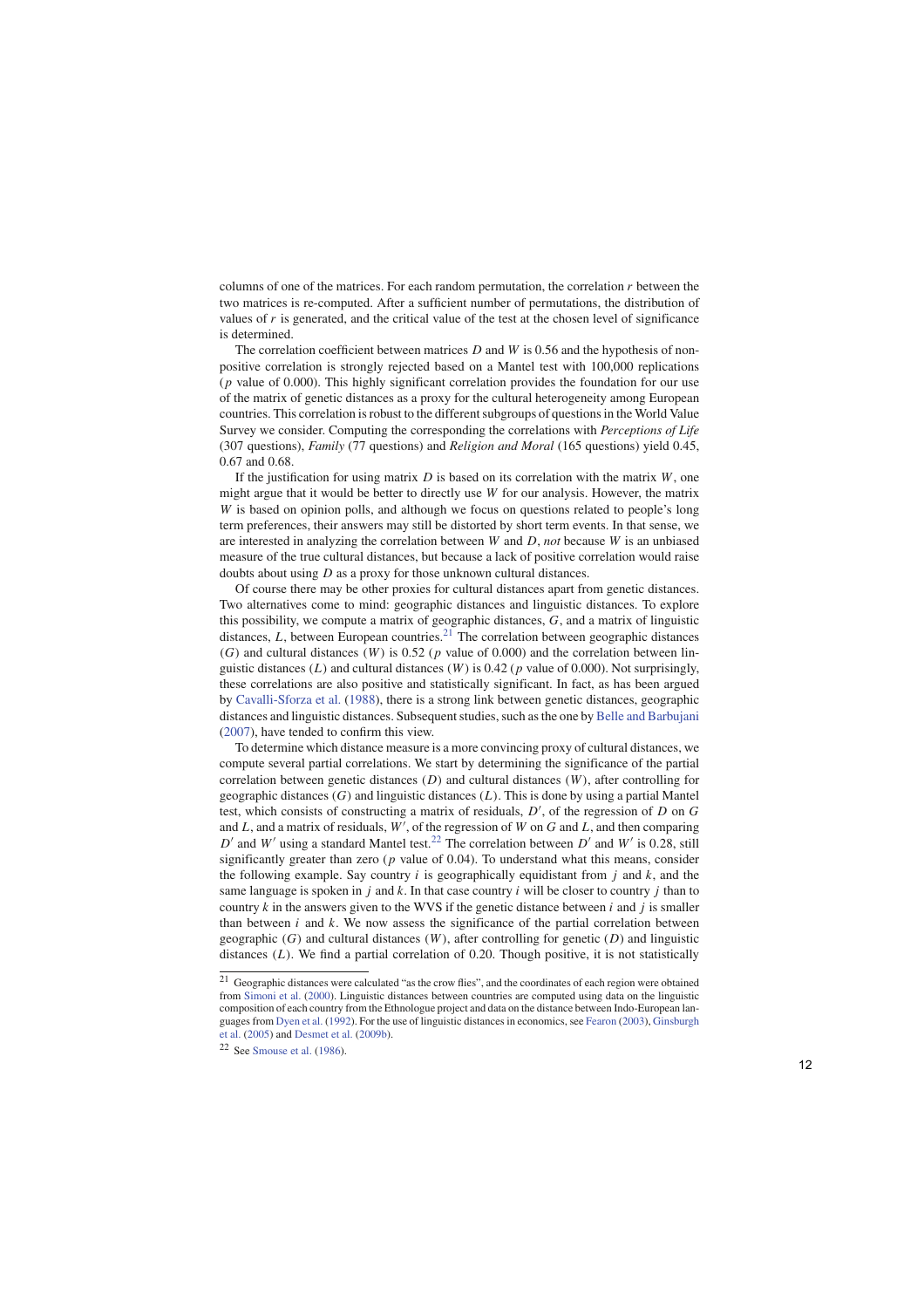significant (*p* value of 0.105). A similar exercise for the partial correlation between linguistic (*L*) and cultural distances (*W*), after controlling for genetic (*D*) and geographic distances (*G*), gives a partial correlation of 0.11 with a *p* value of 0.185.

In other words, when controlling for the other two distances, only the partial correlation between genetic distances and cultural distances continues to be positive and statistically significant at the 5% level. Although linguistic and geographic distances are also reasonable proxies for cultural distances between populations, this result provides an argument in favor of using genetic distances.

# **4 Stability of Europe**

In this section we use information on cultural distances between European regions and countries to estimate values of  $\alpha$ ,  $\beta$  and  $\delta$  that yield an LRMR-stable partition of Europe. This exercise is of interest in itself, since as a way of validating our theoretical framework, it seems important that the set of parameter values consistent with stability is not empty. Once we have calibrated the parameter values to the stability of Europe, we explore the 'weak links' in the current map of Europe by analyzing which regions have a higher propensity to secede and which country pairs have a higher propensity to unite. This exercise aims to illustrate the basic forces at work in the theoretical model. As a first real application of the theory, we then analyze the gains (and losses) from European Union membership. A second application, on the breakup of Yugoslavia, will be discussed in Sect. 5.

# 4.1 Data

We rely on genetic distances to proxy for cultural distances. To find parameter values that render the European map stable, it is important to have information, not just on countries, but also on regions. Indeed, to limit the range of  $\delta$  from above and from below, it is not enough to make sure that no existing countries want to unite, we must also guarantee that no existing regions want to separate. The matrix of Cavalli-Sforza et al. (1994), reproduced in Table 8 in the Appendix, is therefore appropriate, as it contains information on 22 European countries and 4 European regions (Basque Country, Sardinia, Scotland and Lapland).<sup>23,24</sup> Although it leaves out a number of relevant regions (Flanders, Catalonia, Brittany, Northern Italy, Corsica, etc.), it does include the only two regions in Europe (Scotland and the Basque Country) where in recent years local governments have called for referendums on self-determination.<sup>25</sup> Given that we have data on two of the regions with most popular

<sup>&</sup>lt;sup>23</sup> Given the small population of Lapland, less than 100,000 and spread over three countries, we do not use this region in our subsequent analysis. We also drop Yugoslavia, as that country disintegrated in the 1990s.

<sup>24</sup> Genetic distances in Cavalli-Sforza et al. (1994) are between populations rather than between nations. However, in the case of Europe most of the ethnic groups defined by Cavalli-Sforza coincide with the corresponding nations. For example, what Cavalli-Sforza et al. (1994) call "French" coincides with the population of France, and includes different regional groups, such as Bretons or Flemish.

<sup>&</sup>lt;sup>25</sup> In Scotland, the SNP has committed to holding an independence referendum, whereas in the Basque Country the regional government's *Plan Ibarretxe* that called for a referendum in 2008 got overturned in Spanish courts. In terms of popular support, according to an ICM poll conducted for The Sunday Telegraph in 2006, Scottish independence is not only backed by 52% of Scots, but by an even higher 59% of English voters (http://www.telegraph.co.uk/news/main.jhtml?xml=/news/2006/11/26/nunion26.xml). Note, however, that when polls give three options, including greater devolution, instead of outright independence, the support for independence tends to drop to about 20–30%. In the case of the Basque Country, a poll by the Spanish *Centro de Investigaciones Sociologicas* in 2005 found 35.3% of Basques in favor of independence and 39.4% against.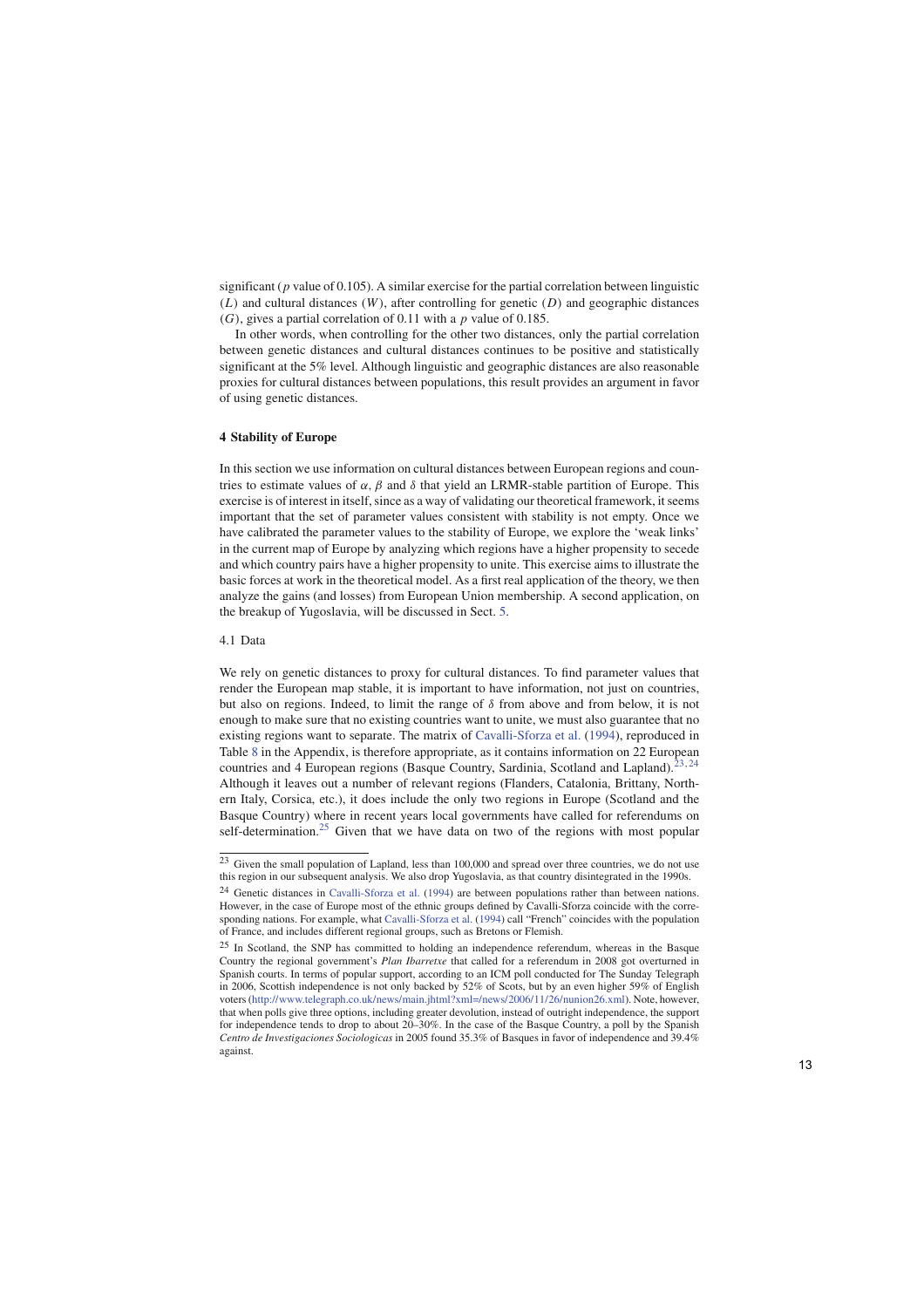support for greater devolution, and even outright independence, this should allow us to estimate a reasonable lower bound on  $\delta$ .

The other data we need are standard. Data on population and GDP per capita (measured in PPP) are for the year 2000, and come from Eurostat, the Penn World Tables and the International Monetary Fund. Data on income distribution come from the World Income Inequality Database v.2.0a, collected by the United Nations University. Since those data are not available for all years, we take the year which is closest to 2000. The income distributions of regions are taken to be the same as those of the countries they belong to.

For those countries for which we have information on regions, we need to distinguish in the data between the country, the region, and the country net of the region. Take the case of Spain. If the question is whether the Basque Country wants to separate, the two relevant decision makers are the Basque Country and the rest of the Spain. However, if the question is whether Spain wants to unite with Portugal, the two relevant decision makers are Spain (including the Basque Country) and Portugal.

### 4.2 Estimation strategy

Our strategy is to first calibrate  $\alpha$  and  $\beta$  using data on a set of European and OECD countries, so that we are left with only one degree of freedom, the parameter  $\delta$ . Because we have no comprehensive data on genetic distances between regions within countries, our approach is to estimate  $\alpha$  and  $\beta$  abstracting from within-country cultural heterogeneity. For this approach to be reasonable, we focus on a set of countries that are culturally relatively homogeneous. For want of data on genetic diversity, we use information on linguistic diversity to define such a set. Based on the ranking of linguistic diversity by Desmet et al. (2009b), we only include countries in the bottom one third of that ranking, and take those countries to be culturally homogeneous for our estimation procedure.

The tax rate adopted by a culturally homogeneous country *C* is

$$
\tau(C) = \left(\frac{y_{m(C)}}{\alpha \beta (Y(C))^{\beta}}\right)^{\frac{1}{\beta - 1}}
$$
\n(11)

where  $y_{m(C)}$  is the median income in *C*. To estimate  $\alpha$  and  $\beta$ , we thus need data on the tax rate,  $\tau(C)$ , the median income,  $y_{m(C)}$ , and the total income,  $Y(C)$ . For the tax rate, we take the ratio of government spending on public goods to total GDP. As a measure of public goods we take 'general public services' from the Government Finance Statistics (GFS) database, collected by the IMF. We use data for those European and OECD countries in the GFS database that are in the bottom one third of countries in terms of linguistic diversity. This gives us information on a total of 15 countries.

We estimate (11) by applying nonlinear least squares. The results are reported in Table 1. In addition to focusing on the sample of 15 culturally homogeneous countries, for the purpose of subsequent robustness checks we consider a number of other alternatives to estimate  $\alpha$  and  $\beta$ . First, we re-estimate the parameter values on the entire sample of European and OECD countries. Although this doubles the sample size, it comes at the cost of including countries that are culturally relatively heterogeneous. Second, rather than considering all countries to be culturally homogeneous, we re-estimate the parameter values assuming that all countries have a common (positive) degree of cultural heterogeneity. In particular, we set the cultural discount factor,  $Z(I, C)$ , equal to 0.3 for all countries. Recall that  $Z(I, C)$  has a value between 0 and 1, with lower values indicating higher degrees of cultural heterogeneity. The resulting estimates of  $\alpha$  and  $\beta$  for these alternative approaches are also reported in Table 1.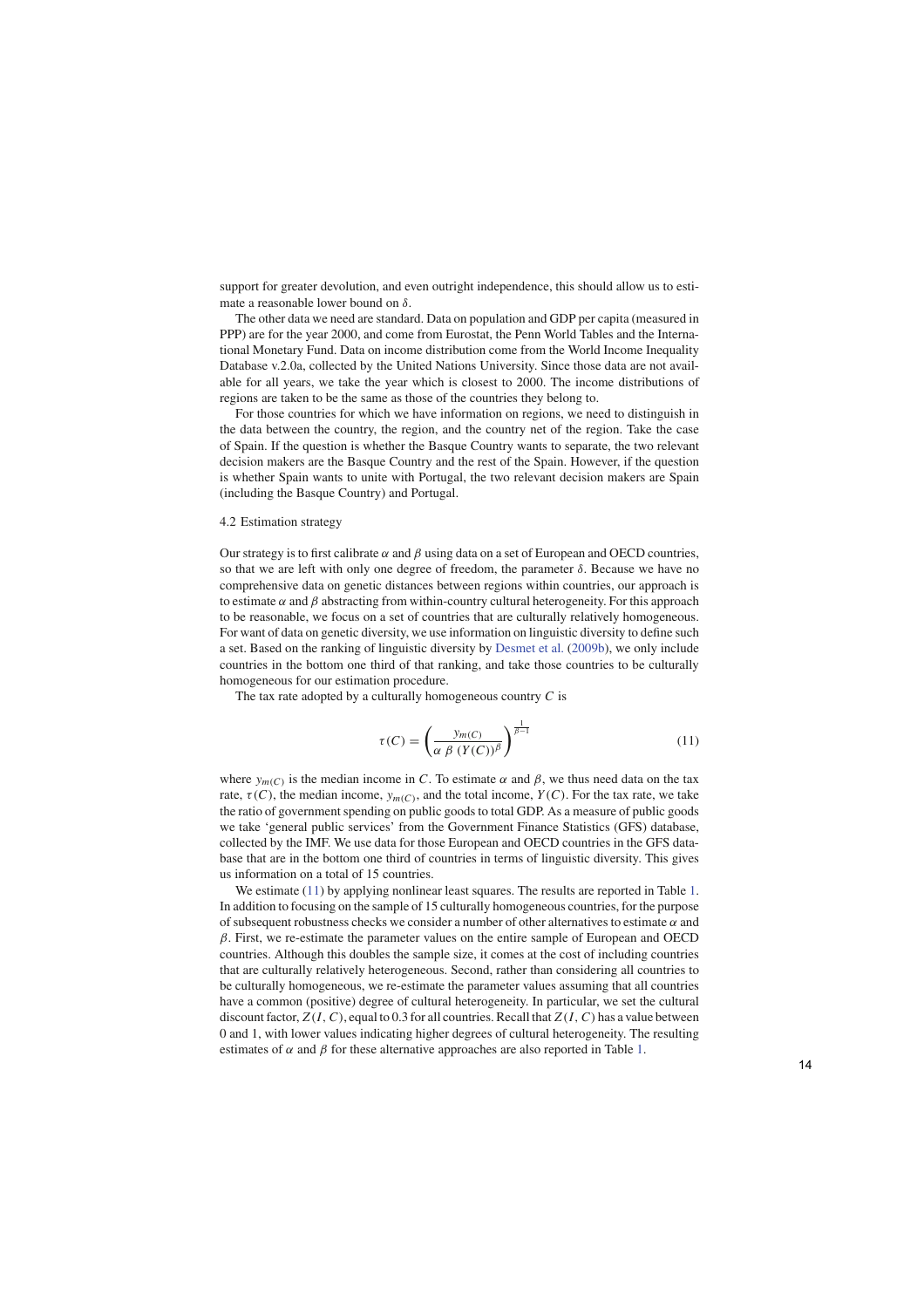| $\alpha$ |        |
|----------|--------|
| 22.05    | 0.095  |
| 25.80    | 0.0833 |
| 51.05    | 0.052  |
|          |        |

**Table 1** Estimation of  $\alpha$  and  $\beta$ 

Now that we have estimates for  $\alpha$  and  $\beta$ , we compute the range of  $\delta$  that guarantees the stability of the current map of Europe. We restrict our analysis to the set of partitions which contain the current map, all possible secessions (Basque Country–Spain, Scotland–Britain, Sardinia–Italy), and all possible mergers between country pairs. In other words, we do not consider *all* partitions. For example, we do not allow for unions between more than two countries, or for regions switching allegiances from one country to another. In as far as larger unions start off small, and in as far as a region must first secede before joining another country, our restricted set of partitions seems reasonable. In any case, in Sect. 4.5 we will return to the issue of unions between more than two countries.

To determine the range of  $\delta$  that ensures LRMR-stability, we start by analyzing the condition for no region to secede. Consider the three regions in our database (Basque Country, Sardinia, and Scotland) and the three countries they belong to (Spain, Italy, and Britain). For secession to occur, there needs to be a majority in both the seceding region and in the rest of the country. For instance, if the Basque Country is to separate, a majority of Basques and a majority of the population in the rest of Spain should approve.<sup>26</sup> This implies that for the Basque Country and the rest of Spain to remain united, it is enough that one of the two parties prefers to maintain the union.

Formally, suppose region *I* is part of country *C*. Let  $v_m(I, C)$  be the value of the indirect utility of the median income agent in *I* when the tax rate in *C* is given by  $\tau(C)$ . The median income agent in region *I* prefers to stay within the union than to secede if

$$
v_m(I, C) = v(y_m(I), \tau(C), I, C) \ge v(y_m(I), \tau(I), I, I) = v_m(I, I).
$$

Recall that the higher is  $\delta$ , the smaller is the cost of heterogeneity, and thus the stronger the preference to remain united. The net gain of the union for the median agent of region *I* can thus be written as an (increasing) function of  $\delta$ ,

$$
g_{I,C}(\delta) \equiv v_m(I,C) - v_m(I,I). \tag{12}
$$

A similar condition must hold for the rest of the country. By analogy, for the median income agent of the rest of the country  $C/I$ , the net gain of keeping country C united, rather than letting region *I* secede, is

$$
g_{C/I,C}(\delta) \equiv v_m(C/I, C) - v_m(C/I, C/I) \ge 0.
$$
 (13)

As before, this net gain is an increasing function of  $\delta$ , since a higher value of  $\delta$  implies attaching a lower cost to cultural heterogeneity.

In order to prevent secession under LRMR-stability, it suffices that *one* of the two parties, the potentially breakaway region or the rest of the country, prefers to remain united. Thus, a first *necessary* condition for the current European partition to be LRMR-stable is

<sup>26</sup> If we had data on more Spanish regions, then LRMR-stability would require a majority in all Spanish regions. However, our database never has information on more than one region within each country, so that any possible secession needs the approval of the majority in the seceding region and of the majority in the rest of the country taken as a whole.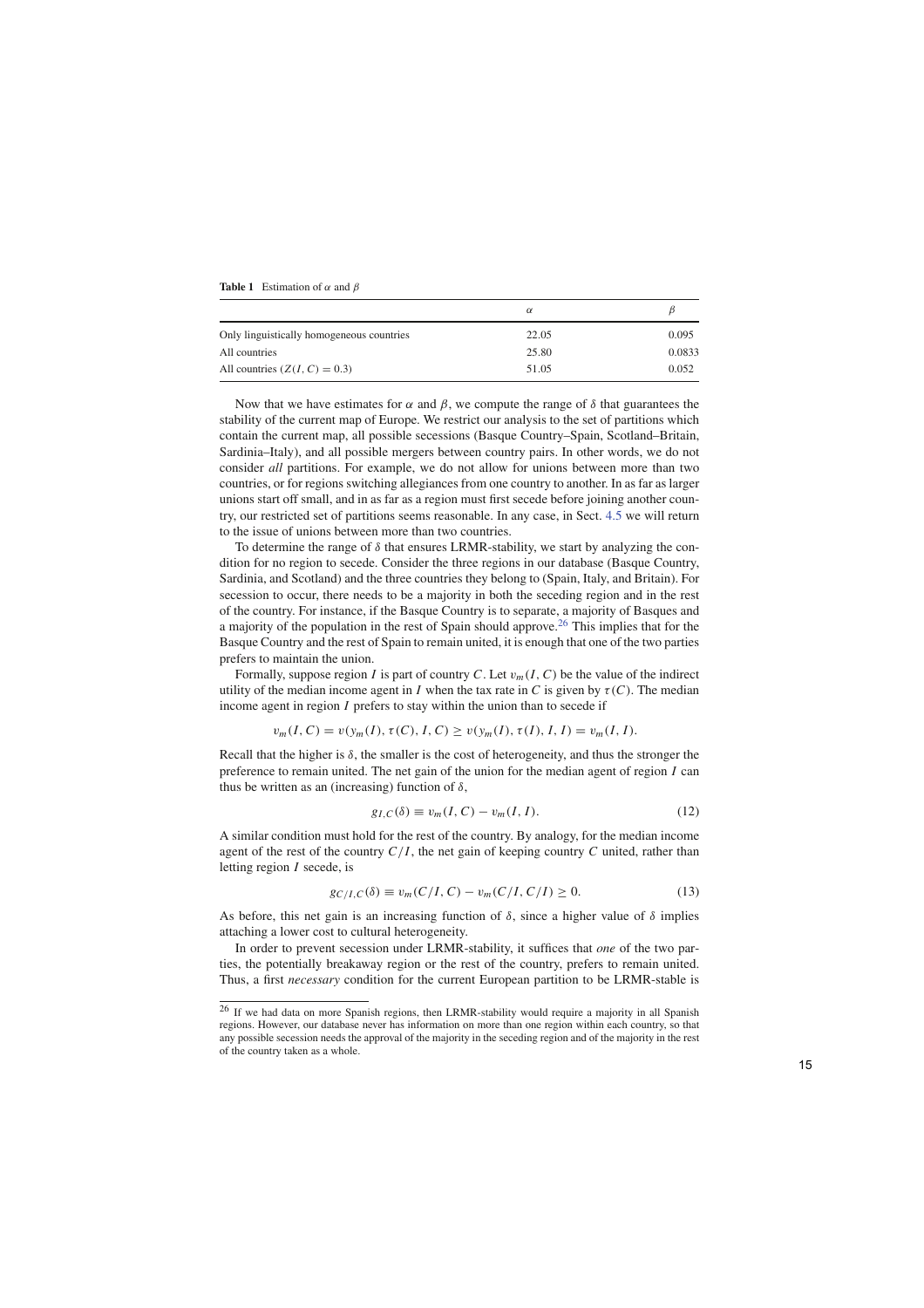the existence of a nonempty set of the parameter  $\delta$  for which *at least* one of the functions (12) and (13) is positive for each of the pairs Basque Country–Spain, Sardinia–Italy, and Scotland–Britain. The set of δ for which secession does not occur can thus be defined as

$$
S^{R} \equiv \{\delta | \max\{g_{I,C}(\delta), g_{C/I,C}(\delta)\} \ge 0, \text{ for all } I \in \{\text{Sardinia, Basque Country, Scotland}\}\
$$

The range of  $\delta$  for which this condition holds is obtained numerically. In particular, we find that for any  $\delta \geq 0.0284$ , no region will secede from their respective country. The no-secession condition thus provides a lower bound on the value of  $\delta$ . This is consistent with the fact that higher values of  $\delta$  imply lower costs of cultural heterogeneity.

We now analyze the condition ensuring that no country pairs want to unite. To determine the preferred tax rate in a possible union between, say, *C* and *C* ′ , we first need to identify the median voter. Because the cultural heterogeneity 'discount factor' *Z* is not the same for all agents, the median voter need not coincide with the median income agent of the union. To solve this problem, we proceed in the following way. We compute the average income of an agent in each decile of the income distribution for both countries *C* and *C* ′ . This, together with data on population and income, allows us to determine for the union of *C* and *C'* the preferred tax rate of each one of these agents. In the case of the union between two countries, gives us 20 tax rates. Given that preferences over tax rates are single peaked, we can find the optimal tax rate for the decisive agent. This is done by ordering the 20 tax rates mentioned above, and taking the one which corresponds to half of the population of the union.

The net gain obtained by the median income agent in country *C* from joining country *C* ′ can be written as

$$
g_{C,C'}(\delta) \equiv v_m(C, C \cup C') - v_m(C, C)
$$

A second *necessary* condition for the European map to be LRMR-stable is that there is no country pair for which a majority in both countries wants to unite. Formally, there is no pair *C*, *C*<sup>'</sup>, such that  $g_{C,C}$ <sup>'</sup>( $\delta$ ) > 0 and  $g_{C,C}$ '( $\delta$ ) > 0. The set of  $\delta$  for which no two nations want to unite is then

$$
S^N \equiv \{ \delta \mid \min \{ g_{C,C'}(\delta), g_{C',C}(\delta) \} \le 0, \text{ for all } C, C' \}.
$$

Numerically, we find that for any  $\delta$  < 0.147, no two countries want to join. The no-union condition thus provides an upper bound on  $\delta$ . If the value of  $\delta$  surpasses this upper bound, the importance attached to cultural heterogeneity is no longer sufficient to keep certain country pairs from uniting.

Combining the conditions for 'no secession' and 'no union', a *necessary* and *sufficient* condition for LRMR-stability is that

$$
S \equiv S^N \cap S^R
$$

is non empty. It is clear that *S* is an interval on the real line, and we write  $S = [\delta, \overline{\delta}]$ . From the numerical values mentioned before, we find that  $S = [0.0284, 0.147]$ . A first conclusion is therefore that the set of parameter values that render Europe stable is non-empty. Using the two alternative estimates of  $\alpha$  and  $\beta$  in Table 1 to determine the interval *S* gives us nearly identical results. In what follows we use the lower and upper bounds of the interval *S* to identify the 'weak links' in the European map. We will then use these calibrated parameter values to analyze the gains from European Union membership and the breakup of Yugoslavia.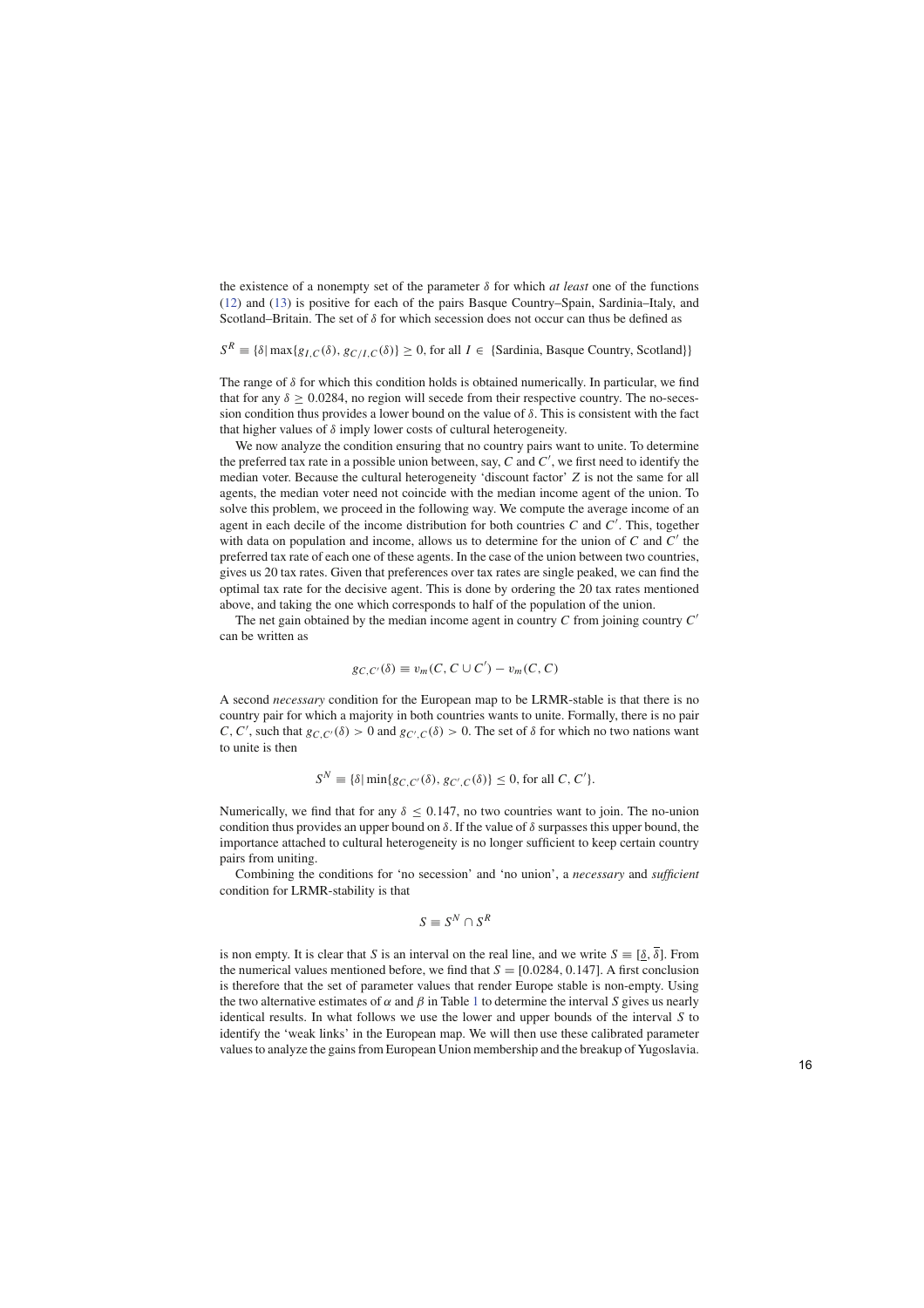#### 4.3 Secessions and unions between country pairs

To illustrate the different forces at work in the model, we analyze which European regions have a higher propensity to secede, and which European country pairs have a higher propensity to unite. Recall that if  $\delta$  < 0.0284, the weight given to cultural distances in the utility function becomes large enough, so that we can no longer prevent secessions from occurring. Therefore, by progressively lowering  $\delta$ , we can rank regions according to their propensity of secession. Likewise, if  $\delta > 0.147$ , the weight put on cultural distances becomes small enough, so that some currently independent nations would prefer to unite. Thus, by progressively increasing  $\delta$ , we can rank country pairs according to their propensity to unite. The aim of this exercise is to gain a better understanding of the model.

For the case of secessions, the model predicts that the Basque Country has the highest propensity to break away, followed by Scotland and Sardinia. This ranking is unchanged under a number of robustness checks.<sup>27</sup> These results are consistent with the observation that the Basque Country and Scotland are the only two regions in Western Europe that in recent years have called for referendums on self-determination.

For the case of unions, Table 2 ranks the propensity of country pairs uniting. Out of the 231 possible unions, the first column reports the top-10 of most likely unions. Austria and Switzerland head the ranking: both are small, have similar population sizes, and nearly equal levels of GDP per capita. In addition, they are genetically very close. Many of the other pairs in the top-10, such as Denmark–Norway, Austria–Belgium, and Belgium–Netherlands, fit the same pattern. Unions between rich and poor countries are unlikely, since redistribution would be too high for the rich country's liking. Unions between large and small countries are absent from our list too: the economic gains for the large country would be too limited. However, not all unions are between small countries. Although large countries stand to gain less from unification than small countries, if they are sufficiently similar, they may still prefer to join. This is the case of France and Britain, which rank in fourth position. These two countries have identical population sizes (a difference of 1%), identical levels of GDP per capita (a difference of 2%), and they are in the 10th percentile of genetically least distant countries. This last observation is common to all country pairs in the top-10: all are genetically close, none drops below the 20th percentile of most similar country pairs. Not surprisingly, many of these country pairs were actually united at some point in history. Norway was a part of the Danish crown from the Middle Ages until 1814. Belgium and the Netherlands were united under Burgundy, Habsburg and Spain from 1384 to 1581, and again after the Treaty of Waterloo, from 1815 to 1830. Sweden and Norway were under the same crown from 1814 to 1905, not counting a brief common spell in the fourteenth century. The Nordic countries continue to closely cooperate up to the present day in a variety of ways, as does the Benelux. Although reunification may not be on the political agenda, recent polls show that more than two thirds of Dutch support a union with the Flemish part of Belgium, whereas about half of the Flemish want to reunite with the Netherlands. $^{28}$ 

If we were to limit ourselves to geographically contiguous regions, some unions, such as Hungary-Czech Republic and Norway–Sweden would now make it into the top-10, whereas others, such as Belgium–Sweden would drop out (see last column in Table 2). Counterfactual exercises can be used to further enhance our understanding of the model. For example, if all

<sup>&</sup>lt;sup>27</sup> In particular, we used the range of δ, based on the alternative estimates of α and β in Table 1, and also analyzed the results using two alternative definitions of government spending: 'defense' or 'general public services, defense, public order, environment and economic affairs'.

<sup>28</sup> This is based on polls by television station RTL4 and by the newspapers *De Standaard* and *De Morgen* in 2007.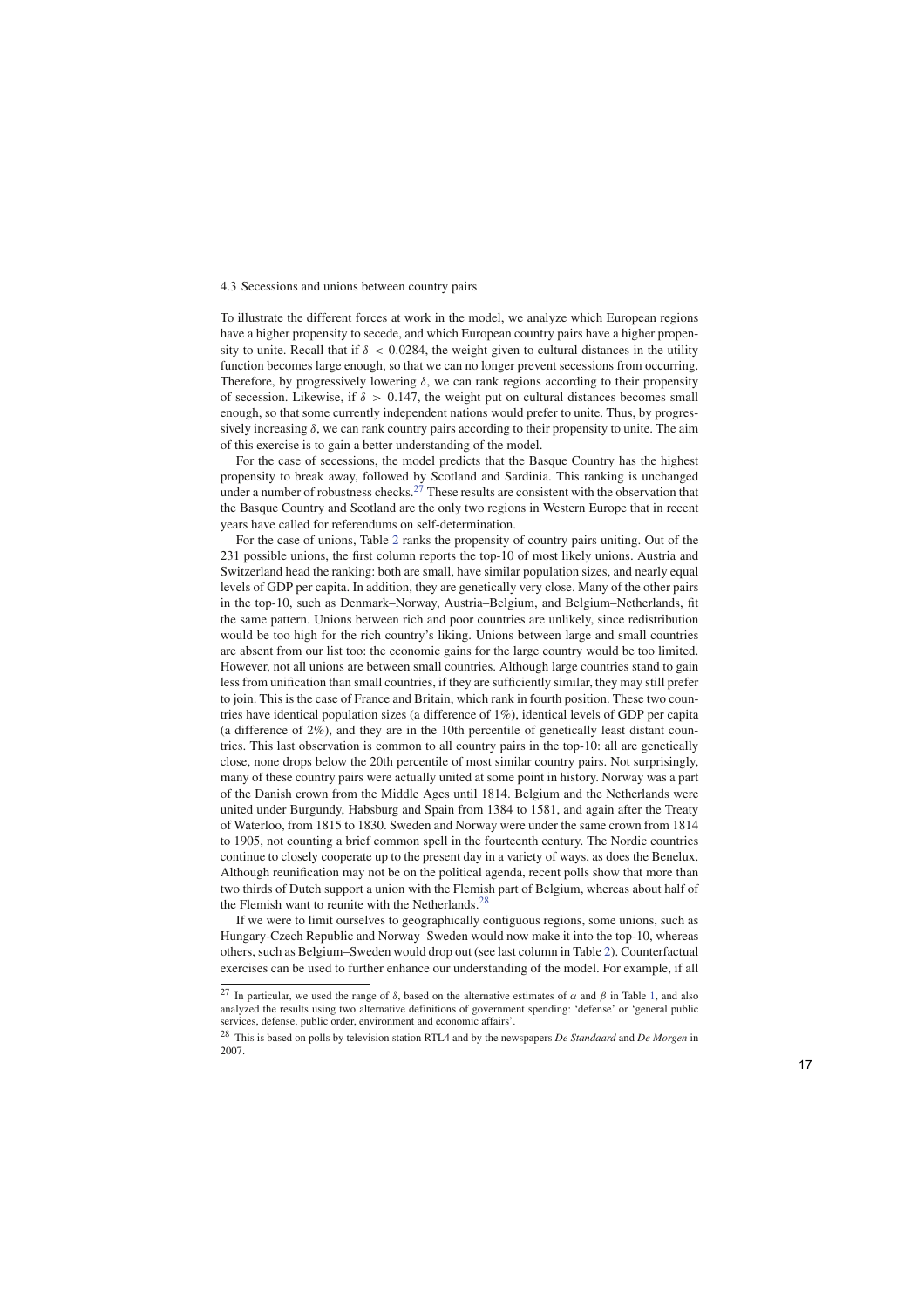|    | <b>Benchmark</b>    | Geographically contiguous |
|----|---------------------|---------------------------|
|    | Austria-Switzerland | Austria-Switzerland       |
|    | Denmark-Norway      | Denmark-Norway            |
| 3  | Austria-Belgium     | France-Britain            |
| 4  | France-Britain      | France-Italy              |
|    | Switzerland-Belgium | Belgium–Netherlands       |
| 6  | France-Italy        | France-Germany            |
|    | Belgium-Netherlands | Norway-Sweden             |
| 8  | Switzerland-Denmark | Czech Republic–Hungary    |
| 9  | Belgium-Sweden      | Denmark-Sweden            |
| 10 | Germany-Britain     | France-Spain              |

**Table 2** Propensity to unite

countries had the same population (equal to the average of European countries), then some country pairs, such as Germany and Switzerland, would become likely candidates for unification. Or if all country pairs had the same genetic distances (equal to the average between European countries), some pairs, such as Belgium–Netherlands, would cease to make it to the top-10.

### 4.4 The gains of European Union membership

We now use our model to estimate the gains from being a member of the EU-15. Given that we are relying on our theoretical framework, we are interpreting the EU to be a full-blown political union with common taxes and public policies. In that sense, our analysis should not be viewed as estimating the benefits from EU membership in its current form, but rather as a counterfactual exercise. Our goal is two-fold. First, we want to see which countries gain most from being part of the European Union. Second, we want to understand how taking into account cultural distances affects the ranking of those gains.

The idea is to view the European Union as a new country formed by the merger of previously independent nations. We focus on the monetary gains (equivalent variation) from being part of the EU-15. In particular, we compute the relative increase in per capita income,  $r(C)$ , that all agents in country *C* should receive to render its median agent indifferent between joining the EU (and not receiving the additional income  $r(C)y_m(C)$ ) and remaining outside the EU (and receiving  $r(C)y_m(C)$ ). The relative increase (decrease) in income is a measure of the relative monetary gains (losses) from being part of the EU. To determine  $r(C)$  for each nation *C* we solve the following equation:

$$
y_m(C)(1 + r(C))(1 - \tau'(C)) + \alpha(\tau'(C)Y(C)(1 + r(C)))^{\beta}
$$
  
= 
$$
y_m(C)(1 - \tau(EU)) + \alpha(Z_{(C, EU)}\tau(EU)Y(EU))^{\beta}
$$
 (14)

where  $\tau'(C)$  is the optimal tax rate for the median income agent of country *C*, given that everyone's income in *C* is multiplied by  $(1 + r(C))$ . In terms of data, we focus on the 14 member states of the EU-15 for which we have information.<sup>29</sup>

The relative gains of being part of the European Union depends on the value of  $\delta$ . Assuming the current map of Europe is stable, our previous estimations indicate that  $\delta$  belongs to the

 $\overline{29}$  Data on cultural distances are missing for Luxembourg.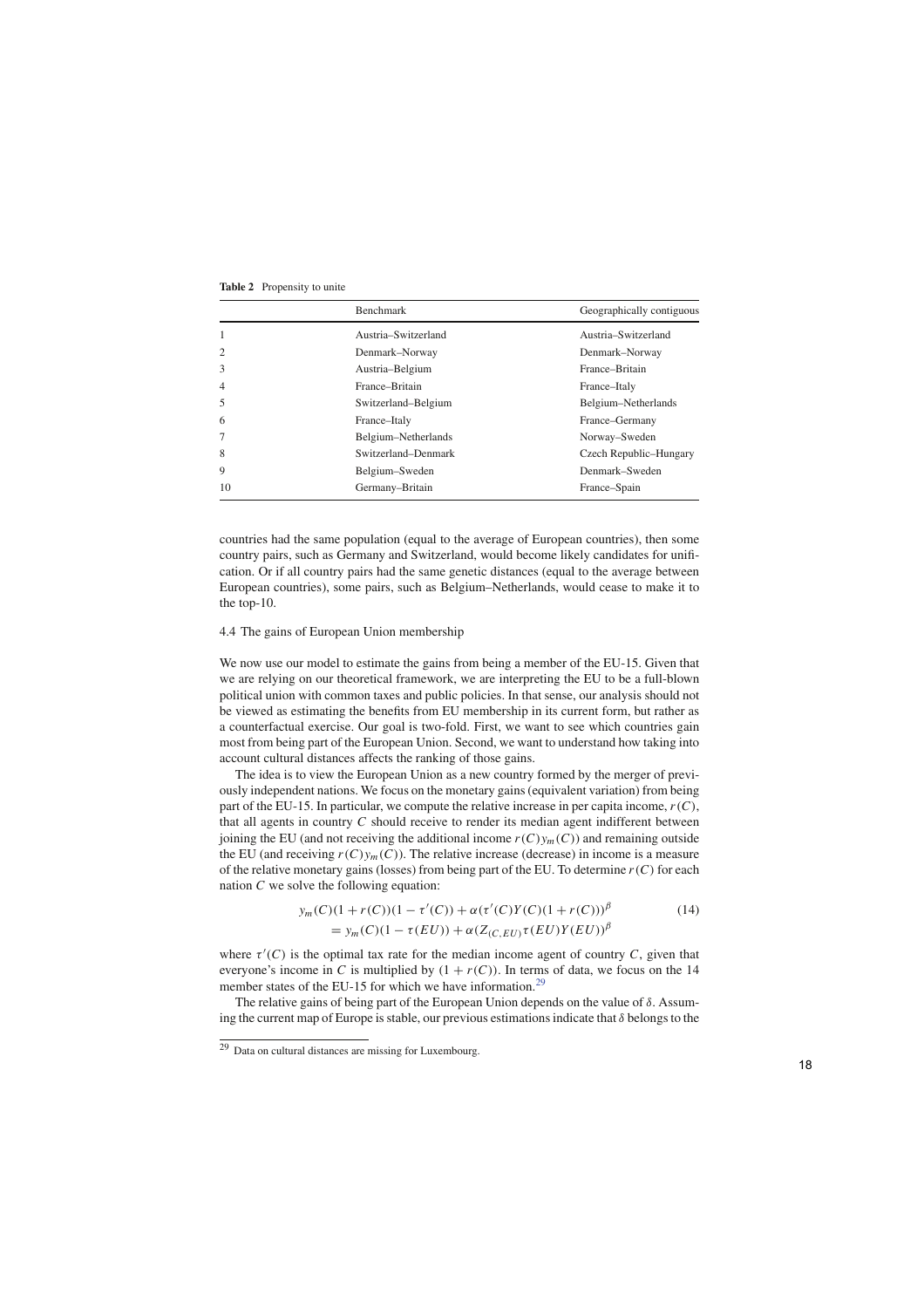| Country            | Monetary<br>gain $(\%)$ | Population | Cultural<br>distance | GDP per<br>capita | Ranking<br>(no distance) |
|--------------------|-------------------------|------------|----------------------|-------------------|--------------------------|
| Portugal           | 13.1                    | 10         | 0.051                | 80                | $-1$                     |
| Greece             | 11.9                    | 10.6       | 0.142                | 73                | 1                        |
| Ireland            | 8.9                     | 3.8        | 0.095                | 126               | $\Omega$                 |
| Finland            | 8                       | 5.1        | 0.105                | 113               | $\Omega$                 |
| Denmark            | 7.5                     | 5.3        | 0.045                | 126               | $-1$                     |
| Belgium            | $\overline{7}$          | 10.2       | 0.027                | 117               | $-3$                     |
| Austria            | 6.8                     | 8.1        | 0.043                | 126               | $-1$                     |
| Sweden             | 6.4                     | 8.87       | 0.067                | 119               | 1                        |
| <b>Netherlands</b> | 5.7                     | 15.9       | 0.041                | 120               | $-1$                     |
| Spain              | 4.1                     | 40.3       | 0.056                | 92                | 5                        |
| <b>Britain</b>     | 1.6                     | 58.6       | 0.034                | 112               | $-1$                     |
| France             | 1.5                     | 59         | 0.032                | 114               | $-1$                     |
| Italy              | 1.5                     | 56.9       | 0.042                | 113               | $\overline{c}$           |
| Germany            | 0.3                     | 82         | 0.031                | 112               | $\mathbf{0}$             |

**Table 3** Relative monetary gain from being member of EU

set  $S = [0.0284, 0.147]$ . Since it is not obvious *which* value of  $\delta$  to choose within that range, we assume that all the elements of *S* are equally likely. To compute the relative welfare gain of being a member of the EU, we therefore take the average of  $r(C)$  over all the parameters in *S*, namely

$$
r(C) \equiv \int_{S} r(C, \delta) dF \tag{15}
$$

where *F* is the uniform distribution over the interval *S*. We take an approximation  $\hat{r}(C)$  by computing

$$
\widehat{r}(C) \equiv \sum_{i=0}^{50} r(C, \underline{\delta} + \frac{\overline{\delta} - \underline{\delta}}{50}i)
$$
\n(16)

Table 3 reports the ranking of relative monetary gains of the different member states of the EU-15. According to our computations, Portugal is the country that gains most, followed by Greece. At the other extreme is Germany, a country that is essentially indifferent about being a part of the EU-15, gaining a meager 0.3% from membership. Except for Spain, gains in the larger countries are relatively small, around 1.5% of GDP.

Different variables—population size, GDP per capita, income distribution, and cultural heterogeneity—affect this ranking. Table 3 seems to suggest a strong correlation between population size and relative gains. However, population is not the entire explanation. Greece, Belgium and Portugal, for instance, all have a population size of around 10 million, but Portugal gains more than Greece, and Greece gains more than Belgium. The difference between Belgium and Portugal can be attributed to GDP per capita. Richer countries are forced to redistribute more, and may therefore be less interested in uniting. In contrast, the difference between Greece and Portugal is due to cultural distances: Greece is genetically the *most* distant from the average European country, so that, in spite of being poorer than Portugal, it gains less from EU membership.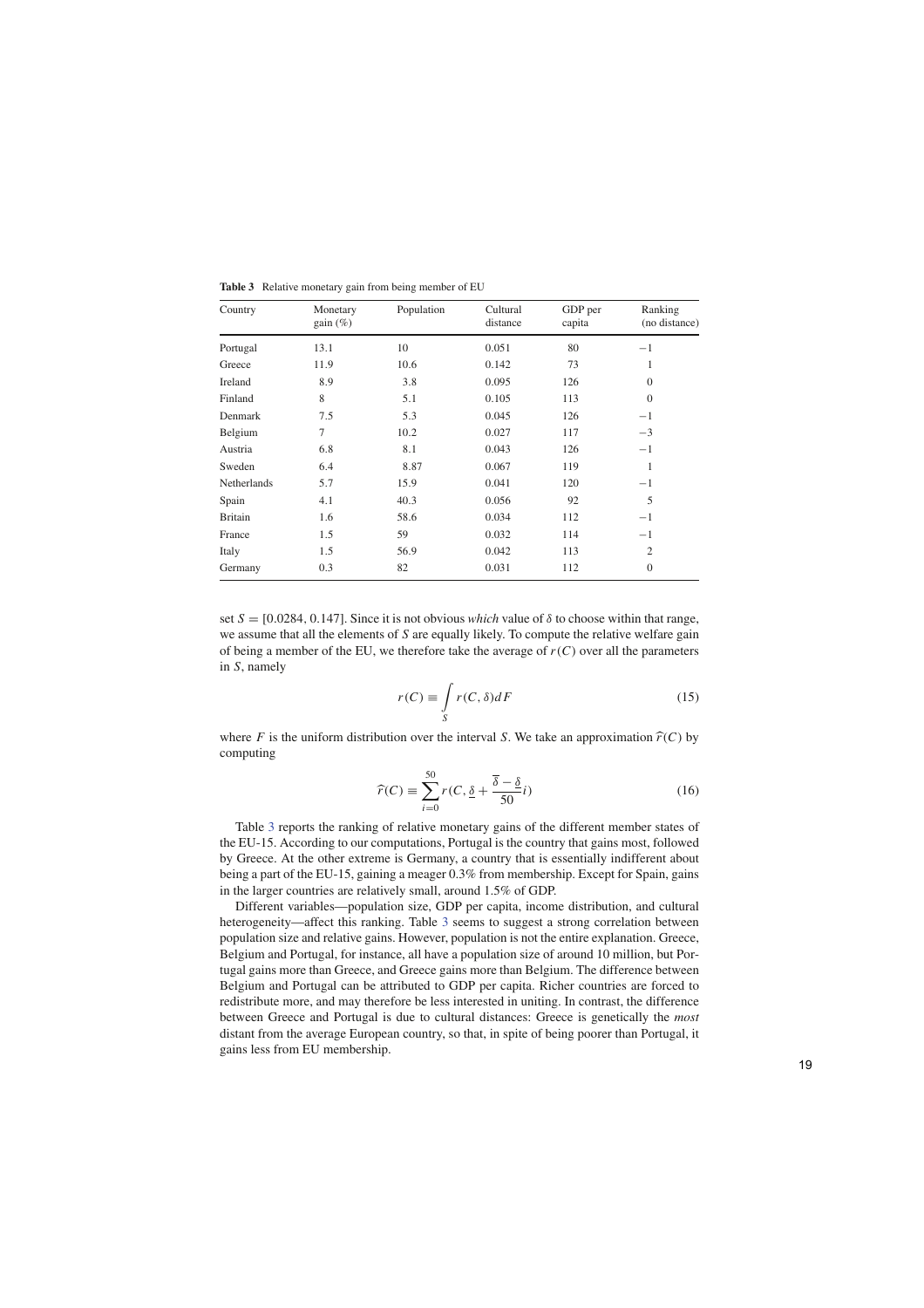To understand the role of cultural distances, we recompute the gains from being part of the EU, setting all distances between all countries to zero. The change in the ranking is given in the last column of Table 3. As expected, Greece now exchanges positions with Portugal. Another interesting case is Belgium. Being the country which is *least* distant from the EU average, it now loses three positions, and now gains less than Sweden. One of the larger countries, Spain, moves up 5 positions, and now gains more than many of the smaller countries, such as the Netherlands, Austria, Belgium or Sweden.

### 4.5 Full stability

In the previous sections we limited the set of feasible partitions to the current partition, all unions between country pairs, all secessions, and the EU-15. In order to expand this set, one has to face the constraint of computing capacity. Indeed, the number of all possible partitions of the 21 countries and the three regions in our database amounts to 445,958,869,294,805,289. Moreover, determining who is the agent with the median optimal tax rate in each partition is extremely laborious, because, due to cultural heterogeneity, the decisive agent need not coincide with the median income agent. This is one reason for why in Sect. 4.3 we limited our analysis to unions of two countries. The other reason is that in a dynamic framework, where larger unions between multiple countries start off as smaller unions between a few, focusing on country pairs is of interest per se.

In this section we address the problem of global stability and consider the set of *all* possible partitions. To cut through the computational problem, we introduce two restrictions. First, instead of looking at all of Europe, we focus on the EU-15, and leave out some of the peripheral countries, such as Ireland, Finland and Sweden. In the absence of data for Luxembourg, this leaves us with 11 countries, and 'only' 678,570 possible partitions. Second, we assume that in each country the level of the public good is chosen to maximize the total utility of its residents. It is easy to see that maximizing total utility in a nation is equivalent to maximizing the population-weighted average of the utility of the mean income residents of the different regions. In that case, the tax rate adopted in country  $C$  is the solution to

$$
\overline{\tau}(C) = \arg \max_{\tau \in [0,1]} \sum_{I \in C} p(I) \nu(\overline{\mathbf{y}}(I), \tau, I, C)
$$
\n(17)

where  $\overline{y}(I)$  is the mean income in region *I*. One can easily show that the solution to (17) is given by

$$
\overline{\tau}(C) = \left(\frac{1}{\alpha \beta \sum_{I \in C} p(I) (Z_{(I,C)})^{\beta}}\right)^{\frac{1}{\beta-1}} \frac{1}{Y(C)}.
$$
\n(18)

To compute the tax rate (18), we only need information on population, total GDP and cultural distances, without having to identify the median agent for each partition. As a result, calculating welfare for each of the 678,570 partitions becomes a computationally feasible task. It is straightforward to adjust the LRMR-stability concept to make the mean income agent the decisive one. We only need to replace 'the majority of its residents' in Definition 1 by the 'mean income agent'.

We want to emphasize that we adopted this approach with the sole goal of simplifying the problem computationally. From a theoretical point of view, this simplification may come at a cost. However, from an empirical point of view it turns out that this 'mean agent' framework is a good 'proxy' of the previous approach. To reach this conclusion, we recalculated our derivations in Sects. 4.2 and 4.3, using a 'mean agent' rather than a 'median agent'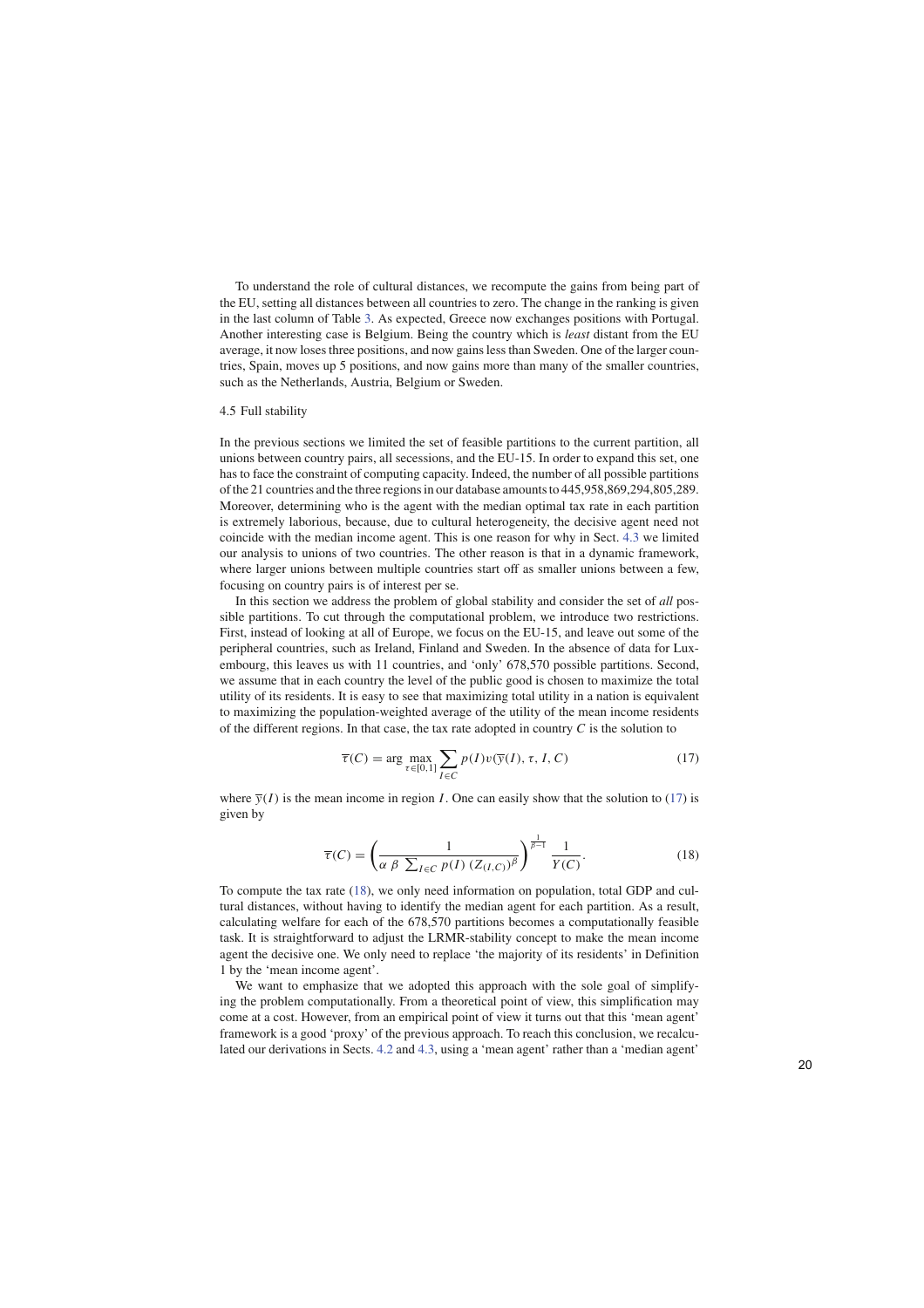framework. Since none of the previous results changed, adopting this simplification does not seem to come at the cost of losing realism.

We compute total welfare for each of the 678,570 partitions and select the partition that yields the maximum. The result depends, obviously, on the chosen value of the parameter δ. We find that, at an accuracy level of 0.00001, there exists a 'critical' value of  $\delta^* = 0.04066$ , such that for  $\delta < \delta^*$  the current partition of Europe maximizes total welfare, and is therefore LRMR-stable, whereas for  $\delta > \delta^*$  the union of all countries maximizes total welfare, so that the EU would be LRMR-stable. In other words, the only two LRMR-stable partitions of Europe is either full integration or full independence.

This result is subject to two caveats. First, the absence of configurations other than full union or full disintegration is not a general feature of the model. One can easily generate examples for subsets of the countries analyzed in this paper for which the efficient partition implies the union of some, but not all, countries. For example, if we were to focus on Sweden, Denmark and Greece, then for values of  $\delta \in [0.18, 0.21]$ , the LRMR-stable partition consists of the union of only Denmark and Sweden. Second, in our model we do not impose any restrictions on how unions are formed. Even if a union between all countries is the efficient outcome, whether a full union is reached or not would obviously depend on the dynamics of how unions are formed. The literature on whether preferential trade agreements are building blocks or stumbling blocks to global free trade may be of interest here.

### **5 Breakup of Yugoslavia**

In this section we analyze the dynamics of the breakup of Yugoslavia. Within the framework of our model, we ask two questions. Was Yugoslavia unstable? And, if so, what does our model say about the dynamics of its disintegration? Our strategy in answering these questions is as follows. Using the calibrated parameter values for  $\alpha$ ,  $\beta$  and  $\delta$  from Sect. 4, we start by analyzing whether any (or several) of the Yugoslav republics wants to unilaterally break away from the rest of Yugoslavia. If at least one republic prefers to leave the union, we conclude that Yugoslavia is unstable. We then go one step further by studying the dynamic process of disintegration. We assume that the republic that gains most from secession breaks away first. Once that republic has left, we recompute the incentives for secession for the remaining republics, given that they are now part of a diminished Yugoslavia. The next republic to go is then the one who gains most from leaving whatever is left over of Yugoslavia. This process continues until either all republics have become separate nations or no republic experiences further gains from secession in which case the country stops disintegrating.

Of course our goal is to compare the outcome predicted by the model with what happened in reality. Without going into detail, it is therefore useful to briefly recall the historical timeline of the breakup. After the dissolution of the all-Yugoslav Communist Party in 1990 and multi-party elections in the different republics, Slovenia and Croatia pushed for increasing devolution and independence, while Serbia and Montenegro favored Yugoslav unity. Unable to reach their objectives within a unified Yugoslavia, on June 25, 1991, Slovenia and Croatia became the first republics to declare independence. While in Slovenia independence was obtained without any significant violence, in Croatia war broke out because of opposition from its Serbian minority. A couple of months later, in September 1991, Macedonia followed suit, and seceded in a peaceful manner, without any resistance on the part of the Yugoslav authorities. Half a year later, on April 5, 1992, Bosnia declared independence, after holding a referendum on self-determination. As a reaction, the Serbian minority in Bosnia seceded from the newly created state, and the Bosnian war ensued. De facto, Yugoslavia was now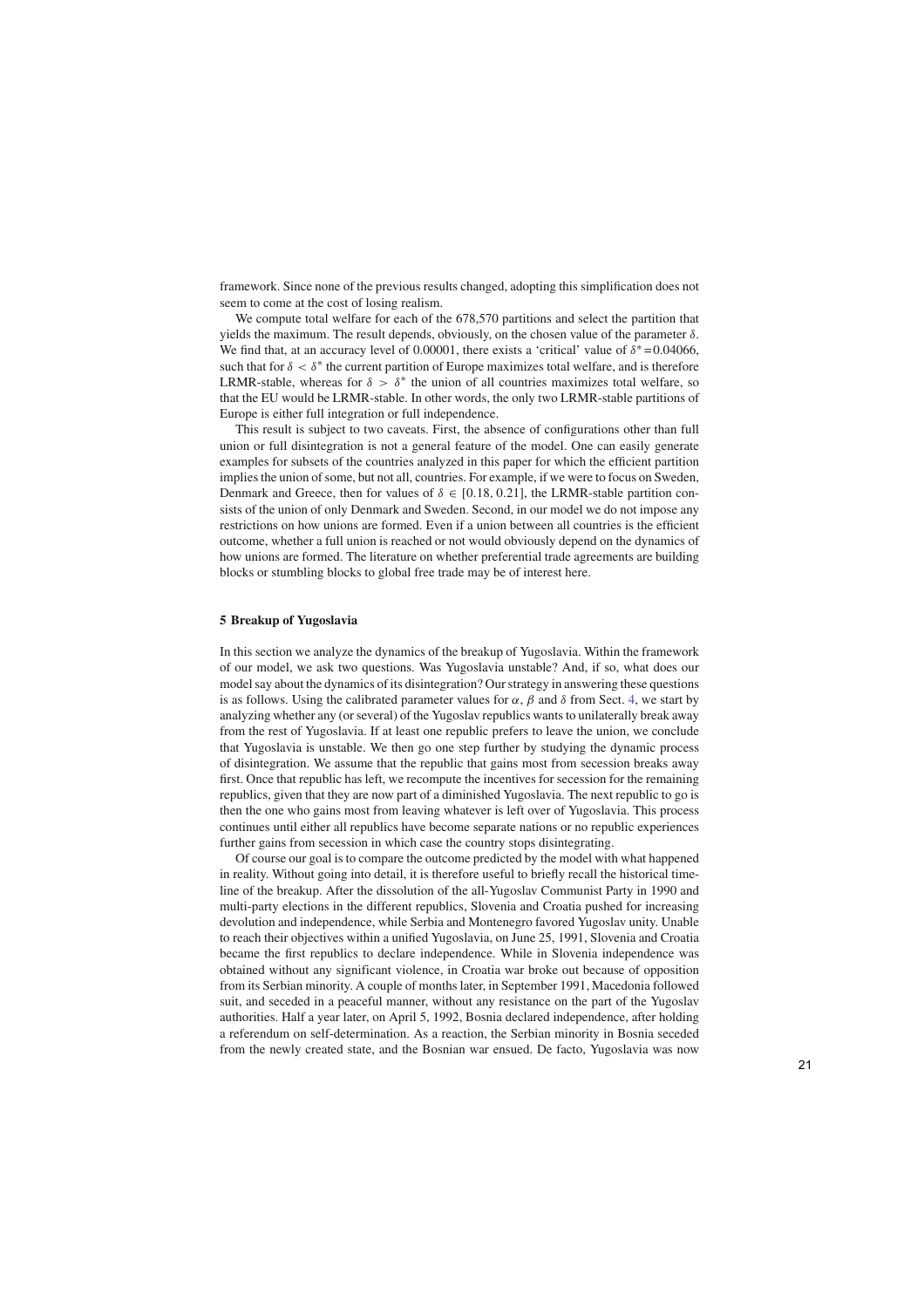**Table 4** Genetic distances between Yugoslav republics

|            | Croatia | Bosnia   | Serbia   | Slovenia | Macedonia | Montenegro   |
|------------|---------|----------|----------|----------|-----------|--------------|
| Croatia    | 0       | 25.12    | 35.26    | 26.68    | 67.38     | 23.12        |
| Bosnia     | 25.12   | $\Omega$ | 22.08    | 9.15     | 18.50     | 0.00         |
| Serbia     | 35.26   | 22.08    | $\Omega$ | 15.36    | 82.92     | 8.50         |
| Slovenia   | 26.68   | 9.15     | 15.36    | $\Omega$ | 33.12     | 14.44        |
| Macedonia  | 67.39   | 18.50    | 82.92    | 33.12    | $\Omega$  | 0.21         |
| Montenegro | 23.13   | 0.00     | 8.50     | 14.44    | 0.21      | $\mathbf{0}$ |

down to a union between Serbia and Montenegro. During the next decade, the two remaining republics gradually drifted apart, culminating in Montenegro becoming independent in May 2006, after 55.5% of its voters supported self-determination in a referendum.

#### 5.1 Data

We compute genetic distances between the six Yugoslav republics—Serbia, Montenegro, Macedonia, Bosnia, Slovenia and Croatia—using allele frequencies of different genes. Given that for the Yugoslav republics Cavalli-Sforza et al. (1994) provide information on only a limited number of genes, we rely on the Allele Frequency Database (ALFRED) at the Yale Medical School to complement our data.<sup>30</sup> As in Cavalli-Sforza et al. (1994), we use the *FST* measure to compute genetic distances, thus making our distance matrix comparable to the one we used for European countries in previous sections. Table 4 gives the genetic distances between the six Yugoslav republics. With the exception of Montenegro, these distances are based on a reasonable number of genes. In any case, as we argue later, the exact value of these different distances does not matter as much as the average order of magnitude.<sup>31</sup> Abstracting from Montenegro, the average distance between two republics is 33, similar to the distance between, say, France and the Netherlands, but larger than the distances between, for example, Belgium and the Netherlands or Germany and Austria.

For GDP per capita and population we consider two different dates, one before the breakup, 1984, and one after the breakup, 2004. The 1984 data are the last ones published by the Statistical Yearbook of Yugoslavia *(Statisticki Godišnjak Jugoslavije)* and the 2004 data are some of the first published for all ex-Yugoslav republics by Eurostat. The output data for 1984 are based on the alternative socialist concept of *gross social product*, which does not include so-called nonproductive services, such as education, public administration and defense. Although we are only interested in *relative* output per capita, using gross social product may introduce some error if the weight of these nonproductive services differ across republics. To address this issue, it is desirable to complement the social product measure with a more standard output measure. In our benchmark exercise we will therefore take the

<sup>30</sup> Whenever possible, we use genetic data at the level of the republics, rather than at the level of populations, to compute genetic distances between the republics. In particular, the raw data of Cavalli-Sforza et al. (1994) provide information on the geographic location of the samples.

<sup>&</sup>lt;sup>31</sup> To be precise, leaving out Montenegro, the average number of genes used in computing the genetic distance between two republics is 12. Although this is substantially less than the average number of genes used by Cavalli-Sforza et al. (1994) to compute genetic distances between European countries, it is enough to give us an order of magnitude. In the case of Montenegro, the average number of genes used is only 3, so the order of magnitude of distances involving Montenegro may be off.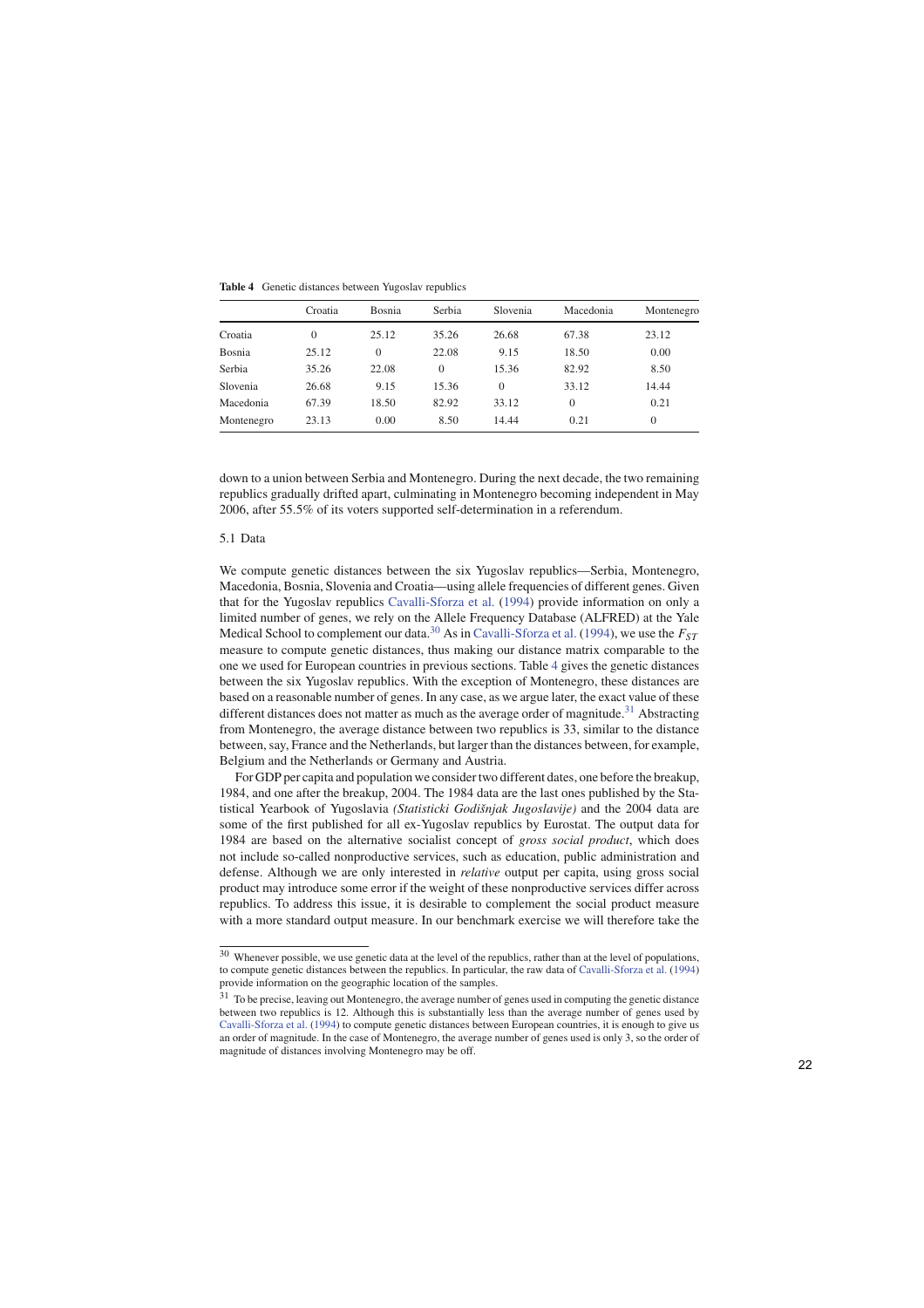| <b>Table 5</b> GDP per capita and population (averages 1984–2004) |  |  |
|-------------------------------------------------------------------|--|--|
|-------------------------------------------------------------------|--|--|

| GDP per capita<br>$(EU25 = 100)$ | Population<br>(2000s) |
|----------------------------------|-----------------------|
| 47                               | 4,583                 |
| 20                               | 4,316                 |
| 24                               | 9,650                 |
| 88                               | 1,960                 |
| 19                               | 2,111                 |
| 23                               | 642                   |
|                                  |                       |

average of the output per capita and population data of 1984 and 2004.<sup>32</sup> To make our data comparable to the ones of Europe, GDP per capita is expressed relative to the EU-25. As can be seen in Table 5, differences across republics were substantial, especially in the case of Slovenia, which had a GDP per capita 165% higher than the Yugoslav average. Lastly, data on income distribution come, as in our exercise on Europe, from the World Income Inequality Database v.2.0a. For lack of data for individual republics, we take the year closest to 1990 for Yugoslavia, and use the same income distribution for all six republics.

#### 5.2 The dynamics of breakup

We now use the calibrated parameter values of  $\alpha$ ,  $\beta$  and  $\delta$  to see whether the theoretical model can account for the breakup of Yugoslavia. While we have assigned exact values to  $\alpha$  and β, recall that there is a range  $\delta \in [0.0284, 0.147]$  consistent with Europe being stable. High values within that range correspond to agents attaching little weight to cultural heterogeneity, whereas low values within that range imply agents care a lot about cultural differences. In light of what actually happened in Yugoslavia, we allow for unilateral secessions, and thus take ULS-stability to be the relevant stability concept. That is, it is enough for a majority in a given republic to be in favor of independence for the republic to break away. Furthermore, we assume that the set of all possible partitions excludes Serbia from unilaterally seceding. This reflects Serbia being the hegemon.<sup>33</sup>

We represent the incentives to secede by the monetary gains (equivalent variation) from leaving the union.<sup>34</sup> To do so, we determine the "income tax on secession",  $t(I, C)$ , that renders the median agent of the seceding republic, *I*, indifferent between breaking away or remaining part of the union of republics that have not yet seceded, *C*. <sup>35</sup> If, say, a 10% "secession tax" is needed to convince a republic to stay within the union, then the relative monetary gain from secession is approximately 10%. To determine  $t(I, C)$  for each region

<sup>&</sup>lt;sup>32</sup> Though not in the model, another reason for taking the average of 1984 and 2004 would be if agents were forward-looking and took into account how secession changes future output per capita.

<sup>&</sup>lt;sup>33</sup> This captures the idea that Serbia, by being the dominating center, derived enough of its income per capita from being the center, so that it would be unwilling to secede. Since our theoretical model does not allow for a region's income per capita to change with secession, we simply assume that Serbia never secedes unilaterally.

<sup>&</sup>lt;sup>34</sup> The main results in this section go through if we represent the incentives to secede by welfare gains instead of by monetary gains.

 $35$  The income tax on secession (*t*) is the same as minus the income subsidy needed to keep regions within the union (what we called *r* in the case of the European Union).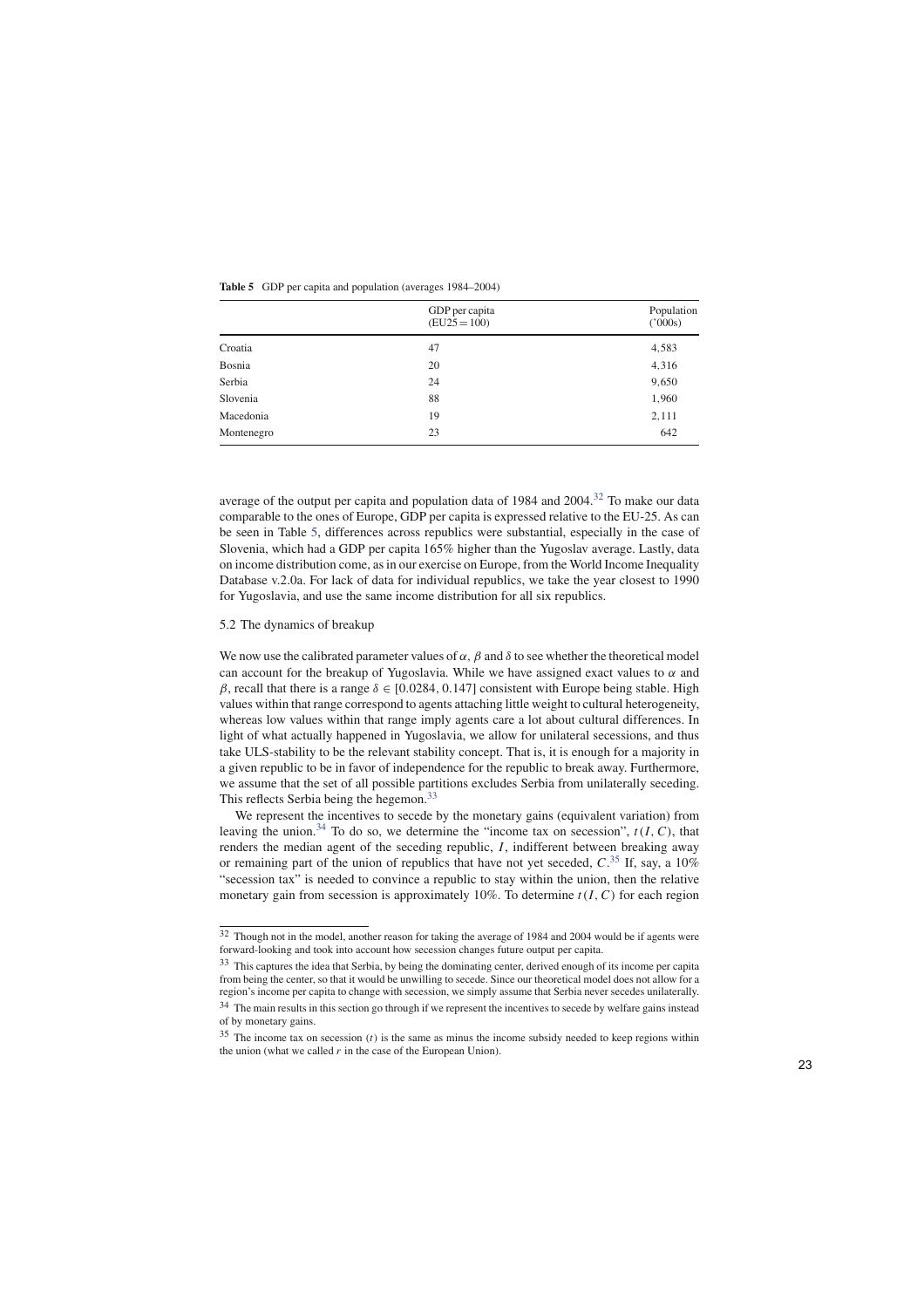**Table 6** Relative monetary gain from breakup ( $\delta = 0.147$ )

|            | Monetary gains from breakup | Low weight on cultural heterogeneity |          |
|------------|-----------------------------|--------------------------------------|----------|
|            | Round 1                     | Round 2                              | Round 3  |
| Slovenia   | 0.02                        |                                      |          |
| Croatia    | $-0.012$                    | 0.011                                |          |
| Bosnia     | $-0.242$                    | $-0.196$                             | $-0.120$ |
| Macedonia  | $-0.326$                    | $-0.278$                             | $-0.201$ |
| Montenegro | $-0.463$                    | $-0.423$                             | $-0.364$ |

|  | <b>Table 7</b> Relative monetary gain from breakup ( $\delta = 0.0284$ ) |  |  |  |
|--|--------------------------------------------------------------------------|--|--|--|
|--|--------------------------------------------------------------------------|--|--|--|

|            |          | Monetary gains from breakup<br>High weight on cultural heterogeneity |          |          |          |
|------------|----------|----------------------------------------------------------------------|----------|----------|----------|
|            | Round 1  | Round 2                                                              | Round 3  | Round 4  | Round 5  |
| Croatia    | 0.085    |                                                                      |          |          |          |
| Slovenia   | 0.063    | 0.079                                                                |          |          |          |
| Bosnia     | 0.013    | 0.059                                                                | 0.117    |          |          |
| Macedonia  | $-0.056$ | $-0.009$                                                             | 0.049    | 0.10     |          |
| Montenegro | $-0.244$ | $-0.211$                                                             | $-0.164$ | $-0.121$ | $-0.096$ |

*I* that is part of union *C* we solve for *t*(*I*,*C*) in the following equation:

$$
y_m(I)(1 - t(I, C))(1 - \tau(I)) + \alpha(\tau(I)Y(I)(1 - t(I, C)))^{\beta}
$$
  
= 
$$
y_m(I)(1 - \tau(C)) + \alpha(Z_{(I, C)}\tau(C)Y(C))^{\beta}
$$
 (19)

where the optimal tax rate of the median income agent of region  $I, \tau(I)$ , is calculated for the after "secession tax" income levels.

Table 6 reports the relative monetary gains of unilateral secession, as measured by  $t(I, C)$ , experienced by each republic. A positive number indicates that the median agent of a given region is better off seceding than remaining within the union. By setting  $\delta$  to its highest value within the calibrated range [0.0284, 0.147], we are assuming that little weight is attached to cultural heterogeneity. The first column (Round 1) shows that when all of Yugoslavia is united, only Slovenia has an incentive to secede. However, once Slovenia quits the union, the second column (Round 2) shows that Croatia follows suit, as it no longer gains from staying within the now smaller union, composed of Yugoslavia minus Slovenia. Once Slovenia and Croatia have left, no other republic has an incentive to secede, as reflected by the negative numbers in the third column (Round 3). However, if agents give more weight to cultural distances, the disintegration does not stop there. This can be seen in Table 7, which does the same exercise, but now sets  $\delta$  to its lowest possible value within the calibrated range [0.0284, 0.147]. As expected, this increases the incentive to secede. The order of secession is now: Croatia, Slovenia, Bosnia and Macedonia. Compared to the first exercise reported in Table 6, because cultural differences now weigh more, Bosnia and Macedonia also break away. Once those four republics have seceded, the model predicts a ULS-stable union between Serbia and Montenegro.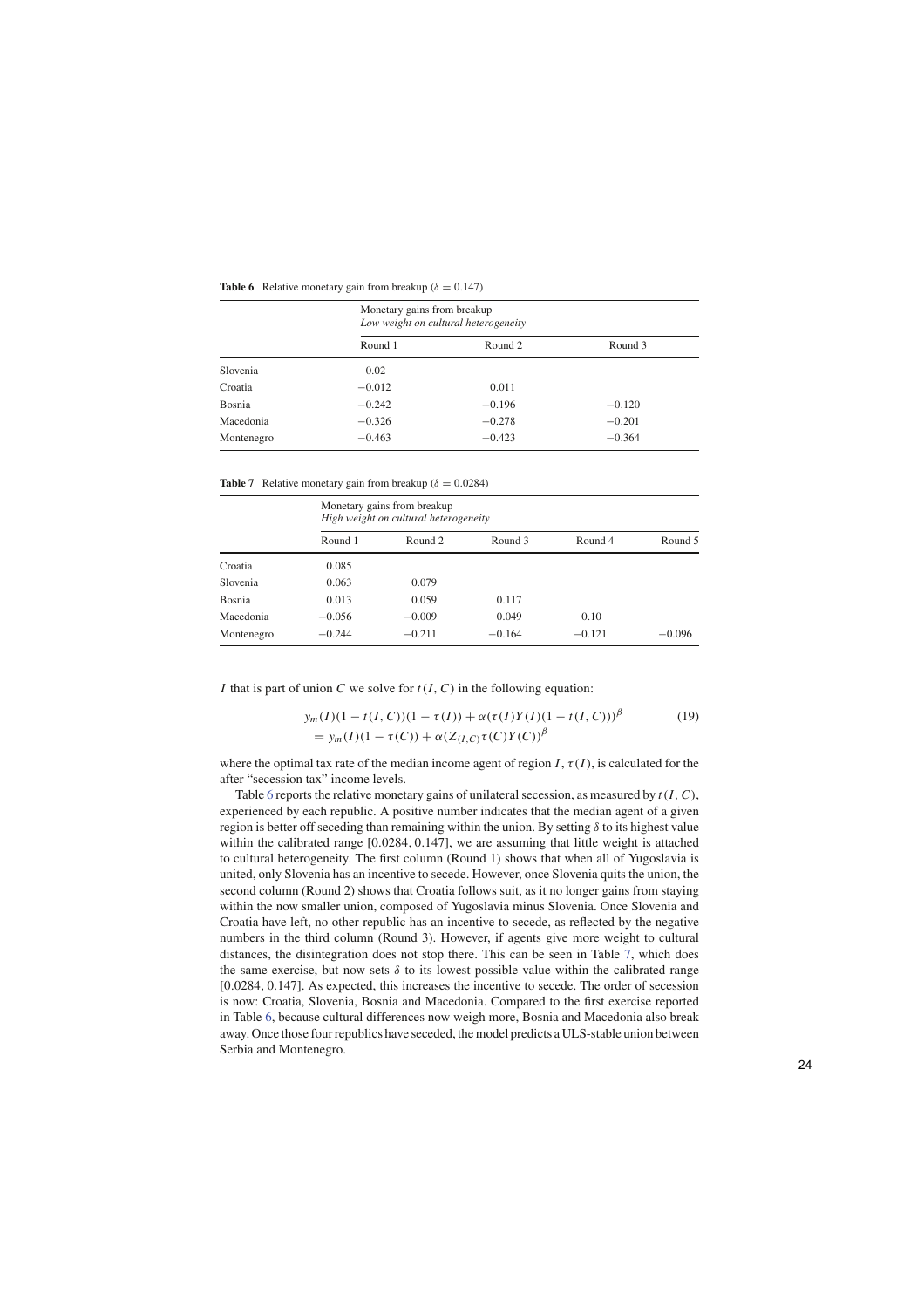No matter which  $\delta$  we use within the calibrated range [0.0284, 0.147], Slovenia and Croatia always secede. Recall that after the dissolution of the all-Yugoslav Communist Party in 1990 these were the only two republics pushing for more devolution. When enough weight is attached to cultural heterogeneity, Bosnia and Macedonia also break away. The only republic that never wants to leave is Montenegro. These predictions are broadly consistent with historical events. The four republics that possibly secede according to the model—Slovenia, Croatia, Bosnia and Macedonia —all did so between 1991 and 1992. Although Montenegro eventually also declared independence from Serbia, this happened 15 years later, in 2006, after a relatively small majority voted in favor of self-determination. The model also does well in matching the order of disintegration, with the exception that it predicts Bosnia seceding before Macedonia, whereas in reality it happened the other way around. This discrepancy may be related to the existence of Serbian enclaves in Bosnia, which made its independence more difficult than that of Macedonia.<sup>36</sup>

To analyze the robustness of the model's predictions, we carry out a number of additional experiments. In the benchmark experiment of Tables 6 and 7 the measure of GDP per capita is the average of 1984 and 2004. Although we focused on this average to avoid possible issues with the *gross social product* measure of 1984, it may nonetheless be informative to see how our results change if we redo our exercise with the 1984 data. When doing so, we find that if we attach a high weight to cultural heterogeneity ( $\delta = 0.0284$ ), the results are virtually unchanged, compared to the benchmark: all republics, with the exception of Montenegro, secede. The only difference is that Croatia and Bosnia now break away before Slovenia. As we will see throughout the rest of this section, the order of Slovenia and Croatia often gets reversed. This is not surprising, given that both republics declared independence on the very same day, June 25, 1991. Continuing with the data of 1984, if we attach a low weight to cultural heterogeneity ( $\delta = 0.147$ ), no republic wants to unilaterally secede, so that Yugoslavia remains united. The weaker incentives for the rich republics to secede reflect the smaller differences between poor and rich republics in the 1984 data, compared to the 2004 data. If we use the data for 2004, the results are the same as in the benchmark case of Tables 6 and 7: we get complete disintegration (with the exception of Montenegro) if cultural heterogeneity gets a high weight, whereas only Slovenia and Croatia break away if cultural heterogeneity gets a low weight.

The overall picture that emerges from these experiments is that the disintegration of Yugoslavia was a close call. Whether all of Yugoslavia was bound to break up, whether only Slovenia and Croatia were likely to leave, or even whether there was a possibility of the union staying together, essentially depends on how much weight is attached to cultural distances. This is a reasonable outcome: if under all possible parameter values the model were to predict the break-up of Yugoslavia, then one could wonder why it did not happen earlier, or how the country came into being in the first place. $37$ 

Although the breakup of Yugoslavia may have been a close call, our results clearly indicate that Yugoslavia was more unstable than the rest of Europe. Indeed, for the range of parameter values for which the model predicts the disintegration of Yugoslavia, the rest of Europe is

<sup>36</sup> In fact, in 2009 tensions have resurfaced in Bosnia, with Bosnian Serb leaders threatening to secede from the fragile Bosnian federation.

<sup>&</sup>lt;sup>37</sup> It is important to remember that Yugoslavia was not an accident of history. The country's foundation was laid by the Corfu Declaration in 1917 signed by Serbs, Croats and Slovenes. Its preamble stated that Serbs, Croats and Slovenes were "the same by blood, by language, by the feelings of their unity, by the continuity and integrity of the territory…" Consistent with what we said before, cultural differences were not that huge, and depending on the weight given to them, the model predicts Yugoslavia surviving as a union or breaking apart.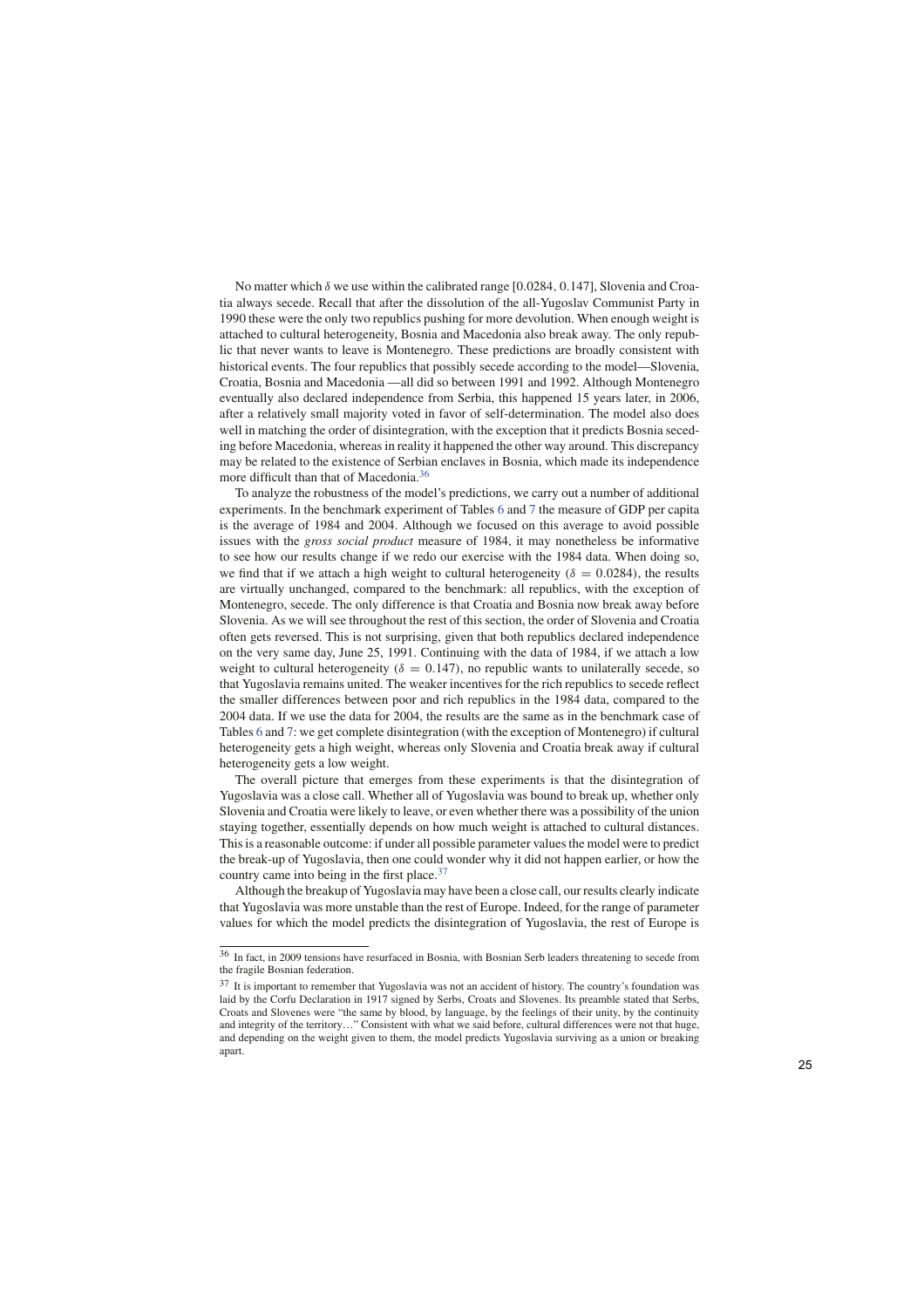stable. That is, compared to, say, the Basque Country and Scotland, two of Europe's regions where the demands for self-determination are greatest, Slovenia and Croatia had a greater incentive to secede. If any nation in Europe was unstable, it was Yugoslavia.<sup>38</sup> This finding holds up when we apply the same stability ULS-stability concept to both Yugoslavia and the rest of Europe. In other words, if we allow for unilateral secession, Slovenia and Croatia are more keen on breaking away than either the Basque Country or Scotland.

Another relevant question is what was the role of culture and what was the role of economics in Yugoslavia's breakup. After all, it has often been argued that cultural distances between the different Yugoslav republics were not particularly great. Our matrix of genetic distances between the different republics largely subscribes to this view: the average distance of 33 is similar to the distance between Scotland and England or between Belgium and France. However, the fact that these cultural distances are relatively small does not imply that they do not matter. To see this, we run a counterfactual experiment by assuming that Yugoslavia was culturally completely homogeneous. In that case we find that all republics want to remain within the union. Cultural differences, though small, were essential for the country's disintegration. Economic differences, though large, were not enough to cause the breakup of Yugoslavia.

However, the order of disintegration as predicted by the model is driven by economics. The first two republics to leave, Slovenia and Croatia, were, respectively, the richest republic and the largest republic, whereas the republic that never wants to leave according to the model, Montenegro, is very small, with a population of just over half a million. Although some republics were culturally more distant than others, this does not matter in determining the order of breakup. If we re-do our experiments setting all distances between all republics equal to the average distance of 33, all results go through. In fact, if we set a slightly higher number of 50 or a slightly lower number of 25, the order of incentives for secession remains largely unchanged. Given that some of the distances in our matrix were based on a limited number of genes, and are thus less reliable, this is reassuring because it suggests that the results do not depend on the exact distances, but rather on the average order of magnitude.

As a final test for the robustness of our results, we ask whether a republic's decision to secede, when it does, is a dominant strategy. To give an example, consider 'round 3' in Table 7, which predicts that Bosnia leaves the union of Serbia, Macedonia, Bosnia and Montenegro. To see whether Bosnia's decision is a dominant strategy, we ask whether Bosnia would still want to secede from any possible partition of Serbia, Macedonia, Bosnia and Montenegro.<sup>39</sup> The answer is 'yes'. More generally, it turns out that only allowing for secession when it is a dominant strategy does not change any of the results.

### **6 Concluding remarks**

This paper has proposed a theory where larger countries benefit from scale economies in the provision of public goods but suffer from greater cultural heterogeneity. It has then empirically and quantitatively explored the theory by calibrating the model to Europe. It has identified the 'weak links' in the current European map by determining which regions are most likely to secede and which countries are most likely to unite. As a first application, we have computed the predicted gains (and losses) from European Union membership. As a second application, we have analyzed whether the model can account for the breakup of Yugoslavia. The model

<sup>&</sup>lt;sup>38</sup> This statement is limited to the countries and regions analyzed in Sect. 4, which do not include, amongst others, the Czech Republic and Slovakia.

<sup>39</sup> As before, we assume that Serbia never secedes.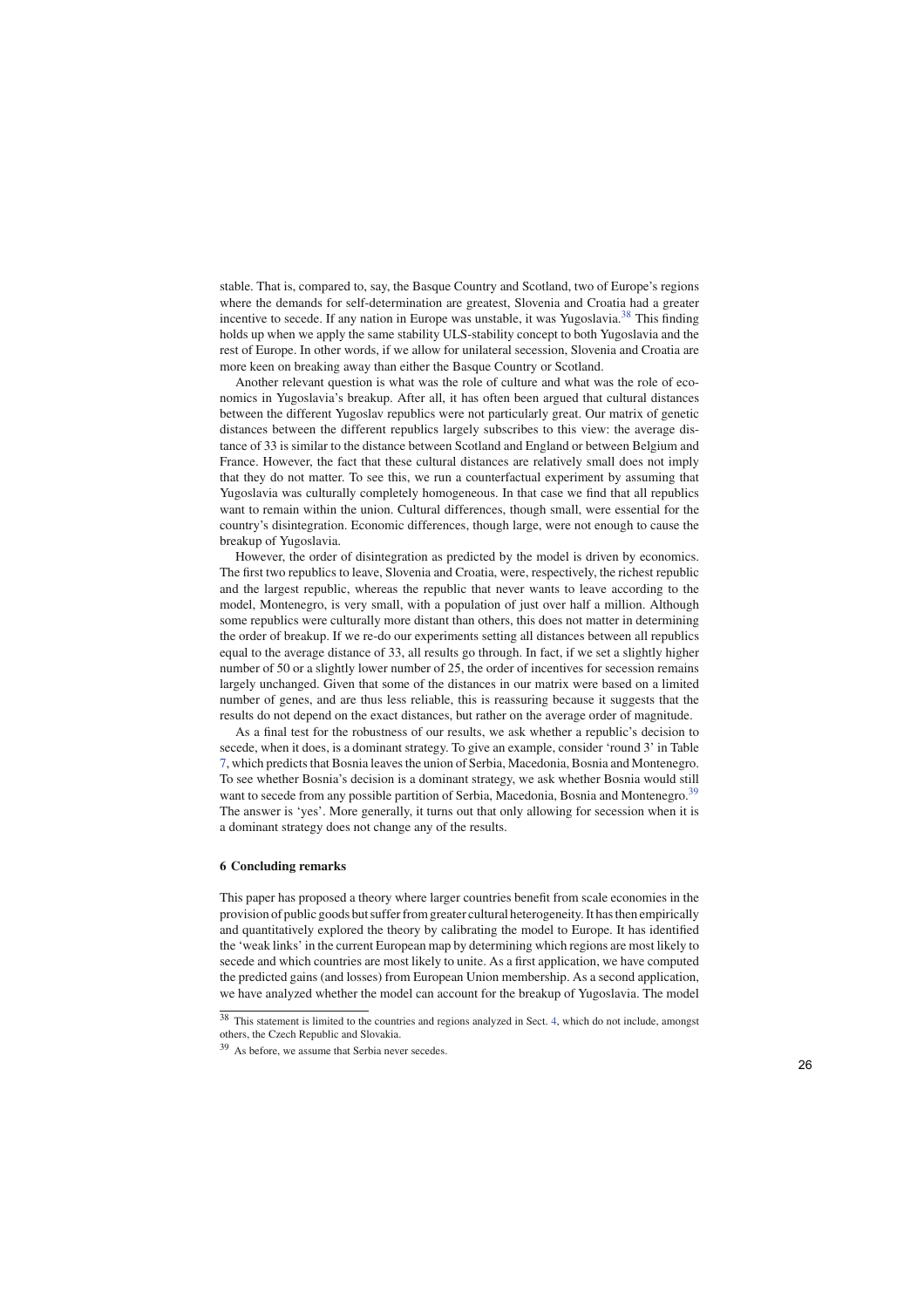not only shows that Yugoslavia was more unstable than the other European countries, it also generates an order of disintegration that closely matches the historical record of the country's breakup.

This paper is the first to quantitatively analyze the stability of nations by exploring the tradeoff between cultural heterogeneity and scale economies. Though the model is simple and stylized, the possibility of making quantitative predictions within a structural model opens up a set of new possibilities. To give just one example: in recent years there has been much interest in the stability of Iraq. While understanding this issue obviously requires in-depth knowledge of Iraq that goes much beyond the simplicity of this framework, being able to make quantitative predictions based on a calibrated model should be a useful input into this debate.

To make such quantitative models richer, we see at least three main areas that would benefit from future research. First, integration and cooperation between regions and countries may take many different forms. Regions may have high degrees of autonomy, without fully seceding. Countries may closely cooperate, without fully uniting. By incorporating those possibilities into the theoretical framework, one could empirically study the degree of decentralization and cooperation. Second, large coalitions, such as the present-day European Union, started off much smaller. Since there is likely to be path-dependence in coalition formation, better understanding these dynamics is important. Third, map redrawing may have effects that go beyond tax rates and public goods. For example, central (capital) regions may not want to see peripheral regions go, because much of their wealth stems from being the center.

**Acknowledgments** We thank Lola Collado, Andrés Romeu, Mattias Polborn, Gérard Roland, Tom Romer, Christian Schultz, Romain Wacziarg, two anonymous referees, and the participants of the PIER Political Economy Conference at University Pennsylvania helpful comments. We acknowledge financial support from the Ministry of Education of the Russian Federation (state grant 14.740.11.0883, 29.04.2011, in the framework of the project "Impact of regional diversity on prospects of social and economic progress in Russia"), the Spanish Ministry of Science (ECO2008-01300 and ECO2010-19596), the Fundación BBVA 3-04X, and the Comunidad de Madrid (PROCIUDAD).

### **Appendix A: Proofs**

*Proof of Proposition 1* Let  $v_m(I, C)$  be the value of the indirect utility of the median income agent in *I* when the tax rate in *C* is given by  $\tau(C)$ . For every region  $I \in N$  and partition  $\pi \in \Pi$  denote by  $C^I(\pi)$  the country in  $\pi$  that contains *I*. For every partition  $\pi \in \Pi$  denote

$$
R(\pi) = \sum_{I \in N} v_m(I, C^I(\pi)).
$$

We say that  $\pi$  is a median-efficient partition if and only if

$$
R(\pi) = \max_{\pi' \in \Pi} R(\pi').
$$

Since  $\Pi$  is a finite set, there exists a median-efficient partition  $\pi^*$ . Let us show that  $\pi^*$  is *LRMR*-stable. If not, then there is a partition  $\pi'$  such that the median agent in every region affected by the map redrawing from  $\pi^*$  to  $\pi'$ , would be strictly better off at  $\pi'$ . Since in regions that are not affected by such map redrawing there is no change in utility, we have  $R(\pi') > R(\pi^*)$ , a contradiction to the median-efficiency of  $\pi^*$ . ⊓⊔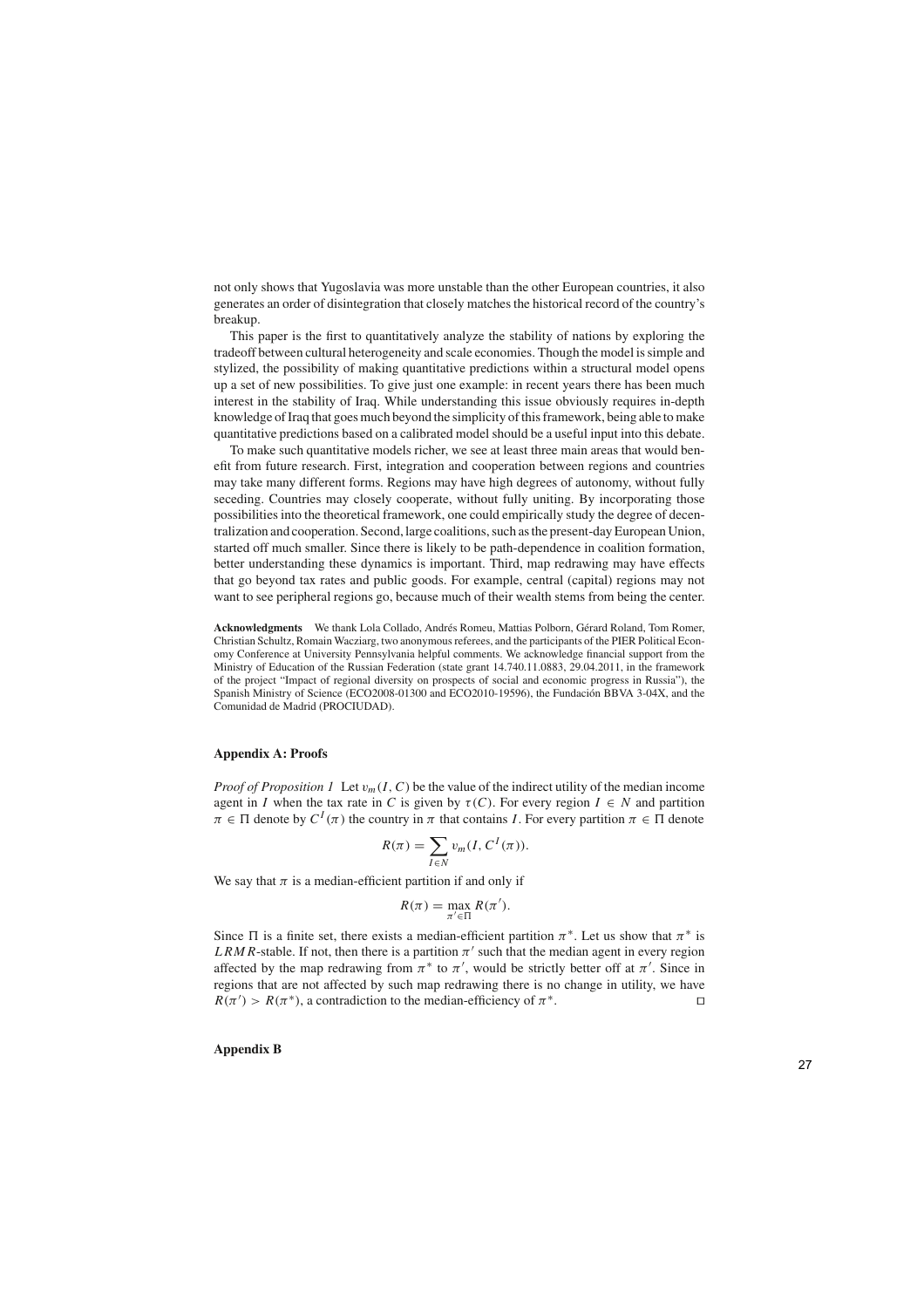| Table 8 Matrix of genetic distances (from Cavalli-Sforza et al. 1994), max distances = 1,000 |         |         |                |                |                 |                 |                 |                |                 |                |                |                 |                            |         |                |                 |          |         |         |    |         |            |                |
|----------------------------------------------------------------------------------------------|---------|---------|----------------|----------------|-----------------|-----------------|-----------------|----------------|-----------------|----------------|----------------|-----------------|----------------------------|---------|----------------|-----------------|----------|---------|---------|----|---------|------------|----------------|
|                                                                                              | Bas     | Sar     | <b>Aut</b>     | Cze            | Fra             | Ğ               | Pol             | Rus            | Swi             | Bel            | Den            | Net             | Eng                        | Lce     | Γe             | χò              | $S_{CO}$ | Swe     | Gre     | Еã | Por     | Ε'n<br>Spa | $\lim$         |
| Basque                                                                                       | $\circ$ |         |                |                |                 |                 |                 |                |                 |                |                |                 |                            |         |                |                 |          |         |         |    |         |            |                |
| Sardinia                                                                                     | 261     | $\circ$ |                |                |                 |                 |                 |                |                 |                |                |                 |                            |         |                |                 |          |         |         |    |         |            |                |
| Austria                                                                                      | 195     | 294     |                |                |                 |                 |                 |                |                 |                |                |                 |                            |         |                |                 |          |         |         |    |         |            |                |
| Czech                                                                                        | 159     | 327     | 36             | $\circ$        |                 |                 |                 |                |                 |                |                |                 |                            |         |                |                 |          |         |         |    |         |            |                |
| France                                                                                       | 93      | 283     | 38             | 72             | $\circ$         |                 |                 |                |                 |                |                |                 |                            |         |                |                 |          |         |         |    |         |            |                |
| Germany                                                                                      | 169     | 331     | $\overline{0}$ | 52             | 27              |                 |                 |                |                 |                |                |                 |                            |         |                |                 |          |         |         |    |         |            |                |
| Poland                                                                                       | 146     | 282     | 72             | ₹              | 8               | 47              | ○               |                |                 |                |                |                 |                            |         |                |                 |          |         |         |    |         |            |                |
| Russia                                                                                       | 140     | 266     | 3              | 75             | 59              | 8               | $\approx$       | $\circ$        |                 |                |                |                 |                            |         |                |                 |          |         |         |    |         |            |                |
| Switzerland                                                                                  | 165     | 353     | $\overline{c}$ | $\overline{5}$ | $\mathfrak{L}$  | $\Xi$           | 8               | $^{78}$        | $\circ$         |                |                |                 |                            |         |                |                 |          |         |         |    |         |            |                |
| Belgium                                                                                      | 107     | 256     | $\geq$         | 43             | 32              | $\overline{15}$ | ទ               | 51             | 4               | $\circ$        |                |                 |                            |         |                |                 |          |         |         |    |         |            |                |
| Denmark                                                                                      | 184     | 348     | 27             | 54             | \$              | $\tilde{=}$     | 3               | 80             | $\overline{0}$  | ಸ              |                |                 |                            |         |                |                 |          |         |         |    |         |            |                |
| Netherlands                                                                                  | 118     | 307     | 38             | 8              | 32              | $\overline{16}$ | 24              | 57             | $\overline{16}$ | $\overline{c}$ | $\circ$        | $\circ$         |                            |         |                |                 |          |         |         |    |         |            |                |
| England                                                                                      | 119     | 340     | 55             | 8              | 24              | $\mathfrak{L}$  | 5               | 79             | 28              | 15             | $\overline{a}$ | $\overline{17}$ | $\circ$                    |         |                |                 |          |         |         |    |         |            |                |
| Iceland                                                                                      | 221     | 396     | 153            | 173            | $\frac{46}{5}$  | $\geq$          | $\overline{4}$  | 169            | $\frac{21}{10}$ | $78$           | 88             | $\Xi$           | 97                         | $\circ$ |                |                 |          |         |         |    |         |            |                |
| Ireland                                                                                      | 145     | 393     | 115            | 117            | 93              | 24              | 50              | 160            | 86              | 75             | 8              | 76              | $\boldsymbol{\mathcal{S}}$ | 99      | $\circ$        |                 |          |         |         |    |         |            |                |
| Norway                                                                                       | 195     | 424     | 5              | 76             | 56              | $\overline{a}$  | 58              | $\infty$       | 33              | 24             | $\overline{0}$ | $\overline{z}$  | 25                         | 74      | 79             | $\circ$         |          |         |         |    |         |            |                |
| Scotland                                                                                     | 146     | 357     | 74             | 104            | 62              | 53              | $\overline{c}$  | <b>29</b>      | 39              | 59             | ¥              | 48              | 27                         | $\Xi$   | 29             | 58              | $\circ$  |         |         |    |         |            |                |
| Sweden                                                                                       | 168     | 371     | 80             | 8              | $78$            | 39              | $\infty$        | $\frac{1}{10}$ | 55              | 34             | 36             | $\frac{1}{4}$   | 57                         | 106     | $\overline{6}$ | $\overline{18}$ | 74       | $\circ$ |         |    |         |            |                |
| Greece                                                                                       | 231     | 90      | 86             | 126            | $\overline{51}$ | $\overline{4}$  | E               | 161            | 148             | 103            | $\overline{5}$ | 199             | 204                        | 288     | 289            | 235             | 253      | 230     | $\circ$ |    |         |            |                |
| Italy                                                                                        | 141     | 221     | 43             | 77             | 34              | 38              | Z               | 75             | \$              | $30\,$         | 72             | $\mathcal{L}$   | 51                         | 143     | 132            | 88              | 112      | 95      | 77      | ○  |         |            |                |
| Portugal                                                                                     | 145     | 340     | 48             | $\frac{8}{3}$  | $\frac{8}{3}$   | 5               | S               | $^{8}$         | S               | ಸ              | $\overline{7}$ | $\infty$        | 46                         | 149     | $\frac{5}{11}$ | 73              | 50       | 78      | 103     | 4  | $\circ$ |            |                |
| Spain                                                                                        | 104     | 295     | 69             | 65             | 39              | 69              | $\overline{11}$ | 122            | ₩               | $\overline{4}$ | 80             | 76              | 47                         | 163     | 113            | 5               | 100      | 99      | 162     | 5  | 48      | $\circ$    |                |
| Finland                                                                                      | 236     | 334     | 77             | 175            | 107             | 77              | $\overline{39}$ | 153            | $\overline{12}$ | 63             | 96             | 123             | 115                        | 157     | 223            | 24              | 166      | 82      | 150     | 54 | 119     | 159        | $\circ$        |
| Hungary                                                                                      | 153     | 279     | $\overline{4}$ | 3              | $\approx$       | 46              | 25              | $\approx$      | 57              | 52             | 78             | $\overline{r}$  | 5                          | 172     | 152            | 77              | 124      | 99      | 88      | 5  | S       | 118        | $\circ$<br>115 |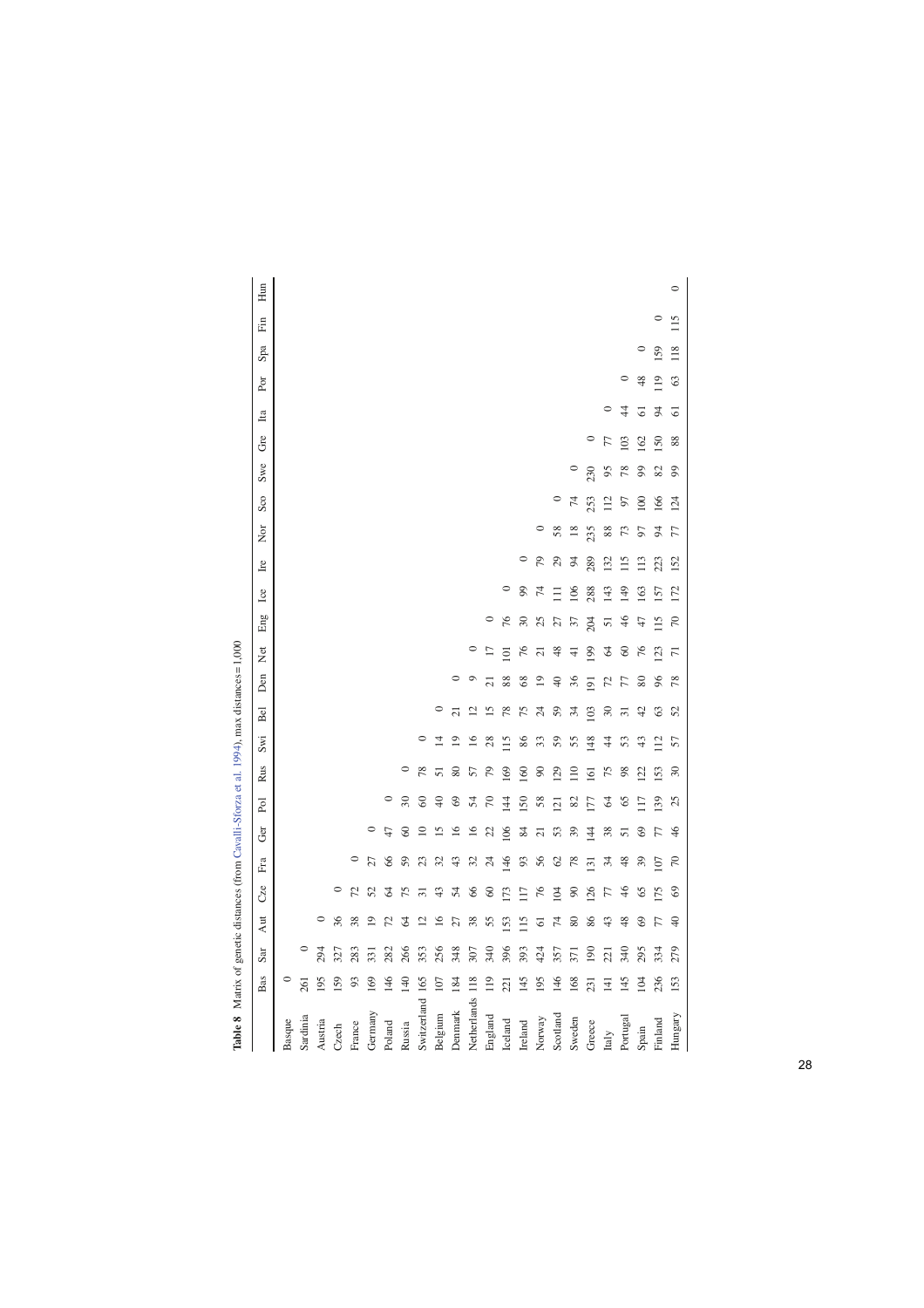**Table 9** Cultural distances (WVS), max distance = 100

|                    | Aut      | Fra          | Ger          | Bel          | Den            | Net          | Eng          | Ire          | Swi          | Gre          | Ita          | Por          | Spa          | Fin          |
|--------------------|----------|--------------|--------------|--------------|----------------|--------------|--------------|--------------|--------------|--------------|--------------|--------------|--------------|--------------|
| Austria            | $\theta$ |              |              |              |                |              |              |              |              |              |              |              |              |              |
| France             | 28       | $\mathbf{0}$ |              |              |                |              |              |              |              |              |              |              |              |              |
| Germany            | 19       | 27           | $\mathbf{0}$ |              |                |              |              |              |              |              |              |              |              |              |
| Belgium            | 20       | 16           | 23           | $\mathbf{0}$ |                |              |              |              |              |              |              |              |              |              |
| Denmark            | 34       | 26           | 31           | 27           | $\overline{0}$ |              |              |              |              |              |              |              |              |              |
| <b>Netherlands</b> | 30       | 25           | 27           | 21           | 26             | $\mathbf{0}$ |              |              |              |              |              |              |              |              |
| England            | 25       | 22           | 25           | 20           | 27             | 22           | $\mathbf{0}$ |              |              |              |              |              |              |              |
| Ireland            | 31       | 32           | 38           | 26           | 36             | 31           | 22           | $\mathbf{0}$ |              |              |              |              |              |              |
| Sweden             | 30       | 26           | 27           | 26           | 22             | 23           | 24           | 34           | $\mathbf{0}$ |              |              |              |              |              |
| Greece             | 27       | 32           | 32           | 29           | 41             | 38           | 28           | 32           | 37           | $\mathbf{0}$ |              |              |              |              |
| Italy              | 23       | 24           | 28           | 22           | 34             | 29           | 22           | 23           | 32           | 24           | $\mathbf{0}$ |              |              |              |
| Portugal           | 23       | 29           | 28           | 25           | 41             | 37           | 27           | 28           | 38           | 28           | 18           | $\mathbf{0}$ |              |              |
| Spain              | 24       | 22           | 26           | 19           | 32             | 26           | 22           | 24           | 32           | 30           | 19           | 21           | $\mathbf{0}$ |              |
| Finland            | 27       | 34           | 27           | 30           | 34             | 31           | 26           | 37           | 28           | 30           | 32           | 32           | 32           | $\mathbf{0}$ |

### **References**

- Alesina, A., Baqir, R., & Easterly, W. (1999). Public goods and ethnic divisions size of nations. *Quarterly Journal of Economics, 114*, 1243–1284.
- Alesina, A., Baqir, R., & Hoxby, C. (2004). Political jurisdictions in heterogenous communities. *Journal of Political Economy, 112*, 348–396.
- Alesina, A., Devleeschauwer, A., Easterly, W., Kurlat, S., & Wacziarg, R. (2003). Fractionalization. *Journal of Economic Growth, 8*, 155–194.
- Alesina, A., Easterly, W., & Matuszeski, J. (2010). Artificial states. *Journal of the European Economic Association, 9*, 246–277.
- Alesina, A., & Spolaore, E. (1997). On the number and size of nations. *Quarterly Journal of Economics, 112*, 1027–1056.
- Alesina, A., & Spolaore, E. (2003). *The size of nations*. Cambridge, MA: MIT Press.
- Alesina, A., Spolaore, E., & Wacziarg, R. (2000). Economic integration and political disintegration. *American Economic Review, 90*, 1276–1296.
- Alesina, A., & Wacziarg, R. (1998). Openness, country size and government. *Journal of Public Economics, 69*, 305–321.
- Ashraf, Q., & Galor, O. (2007). Cultural assimilation, cultural diffusion and the origin of the wealth of nations. mimeo.
- Ashraf, Q., & Galor, O. (2008). Human genetic diversity and comparative economic development. mimeo.
- Axelrod, R., & Bennett, D. S. (1993). A landscape theory of aggregation. *British Journal of Political Science, 23*, 211–233.
- Banerjee, S., Konishi, H., & Sömnez, T. (2001). Core in a simple coalition formation game. *Social Choice and Welfare, 18*, 135–153.
- Belle, E. M. S., & Barbujani, G. (2007). Worldwide analysis of multiple microsatellites: Language diversity has a detectable Influence on DNA diversity. *American Journal of Physical Anthropology, 133*, 1137– 1146.
- Bogomolnaia, A., & Jackson, M. O. (2002). The stability of hedonic coalition structures. *Games and Economic Behavior, 38*, 201–230.
- Bogomolnaia, A., Le Breton, M., Savvateev, A., & Weber, S. (2007). Stability under unanimous consent, free mobility and core. *International Journal of Game Theory, 35*, 185–204.
- Bolton, P., & Roland, G. (1997). The breakup of nations: A political economy analysis. *Quarterly Journal of Economics, 112*, 1057–1090.
- Cavalli-Sforza, L. L., & Feldman, M. W. (2003). The application of molecular genetic approaches to the study of human evolution. *Nature Genetic Supplement, 33*, 266–275.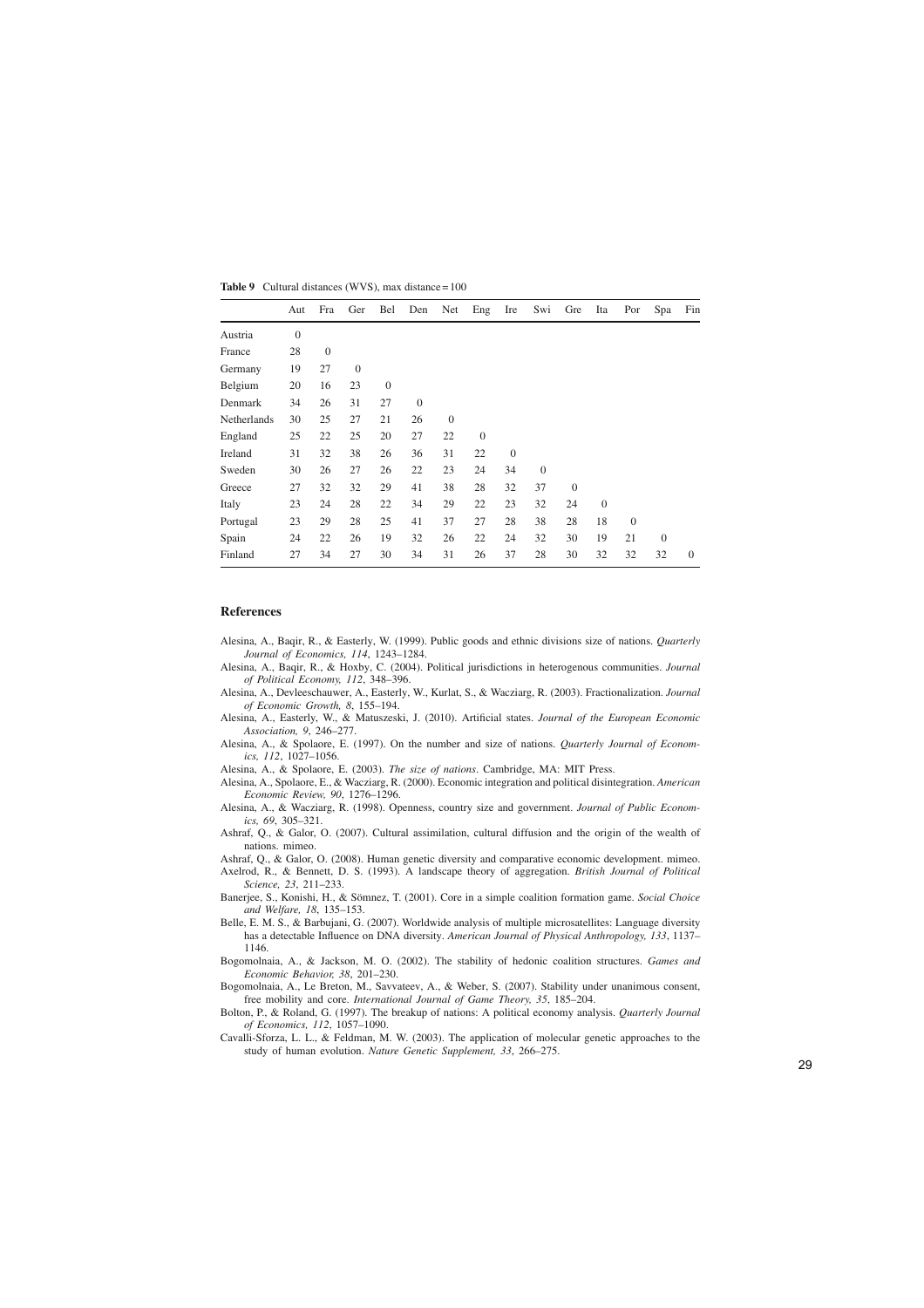- Cavalli-Sforza, L. L., Menozzi, P., & Piazza, A. (1994). *The history and geography of human genes*. Princeton, NJ: Princeton University Press.
- Cavalli-Sforza, L. L., Piazza, A., Menozzi, P., & Mountain, J. (1988). Reconstruction of human evolution: Bringing together genetic, archaeological and linguistic data. *Proceedings of the National Academy of Sciences of United States America, 85*, 6002–6006.
- Chikhi, L., Nichols, R. A., Barbujani, G., & Beaumont, M. A. (2002). Y genetic data support the neolithic demic diffusion model. *Proceedings of the National Academy of Sciences of United States America, 99*, 11008–11013.
- Collado, L., Ortuño-Ortín, I., & Romeu, A. (2005). Vertical transmission of consumption behavior and the distribution of surnames. mimeo, University de Alicante.
- Demange, G. (1994). Intermediate preferences and stable coalition structures. *Journal of Mathematical Economics, 23*, 45–58.
- Desmet, K., Le Breton, M., Ortuño-Ortín, I., & Weber, S. (2009). The stability and breakup of nations: A quantitative analysis. VIVES Discussion Paper No. 10, KU Leuven.
- Desmet, K., Ortuño-Ortín, I., & Weber, S. (2009b). Linguistic diversity and redistribution. *Journal of the European Economic Association, 7*, 1291–1318.
- Drèze, J., & Greenberg, J. (1980). Hedonic coalitions: Optimality and stability. *Econometrica, 48*, 987–1003.
- Dyen, I., Kruskal, J. B., & Black, P. (1992). An Indo-European classification: A lexicostatistical experiment. *Transactions of the American Philosophic Society, 82*, 1–132.
- Fearon, J. D. (2003). Diversity by country. *Journal of Economic Growth, 8*, 195–222.
- Gans, J., & Smart, M. (1996). Majority voting with single-crossing preferences. *Journal of Public Economics, 59*, 219–237.
- Ginsburgh, V., Ortuño-Ortín, I., & Weber, S. (2005). Disenfranchisement in linguistically diverse societies: The case of the European Union. *Journal of the European Economic Association, 3*, 946–965.
- Ginsburgh, V., & Weber, S. (2011). *How many languages do we need? Economics of linguistic diversity*. Princeton, NJ: Princeton University Press.
- Giuliano, P., Spilimbergo, A., & Tonon, G. (2006). Genetic, cultural and geographical distances. CEPR Discussion Paper # 5807.
- Greenberg, J. (1977). Existence of an equilibrium with arbitrary tax schemes for financing local public goods. *Journal of Economic Theory, 16*, 137–150.
- Greenberg, J., & Weber, S. (1986). Strong Tiebout equilibrium under restricted preferences domain. *Journal of Economic Theory, 38*, 101–117.
- Haak, W., Forster, P., Bramanti, B., Matsumura, S., Brandt, G., Tänzer, M., Villems, R., Renfrew, C., Gronenborn, D., Werner Alt, K., & Burger, J. (2005). Ancient DNA from the first European farmers in 7500-year-old neolithic sites. *Science, 310*, 1016–1018.
- Hartl, D. L., & Clark, A. G. (1997). *Principles of population genetics* (3rd ed.). Sunderland, MA: Sinauer.
- Jéhiel, P., & Scotchmer, S. (2001). Constitutional rules of exclusion in jurisdiction formation. *Review of Economic Studies, 68*, 393–413.
- Jobling, M. A., Hurles, M. E., & Tyler-Smith, C. (2004). *Human evolutionary genetics. Origins, people & disease*. New York, NY: Garland Science.
- Jorde, L. B. (1985). Human genetic distance studies: Present status and future prospects. *Annual Review of Anthropology, 14*, 343–373.
- La Porta, R., Lopez-de-Silanes, F., Shleifer, A., & Vishny, R. (1999). The quality of government. *Journal of Law, Economics and Organization, 15*, 222–279.
- Le Breton, M., & Weber, S. (1995). Stability of coalition structures and the principle of optimal partitioning. In W. Barnett, H. Moulin, M. Salles, & N. Schofield (Eds.), *Social choice, welfare and ethics*. Cambridge: Cambridge University Press.
- Legendre, P., & Legendre, L. (1998). *Numerical ecology*. New York, NY: Elsevier.
- Mantel, N. (1967). The detection of disease clustering and a generalized approach. *Cancer Research, 27*, 209– 220.
- Milchtaich, I., & Winter, E. (2002). Stability and segregation in group formation. *Games and Economic Behavior, 38*, 318–346.
- Sambanis, N. (2006) Globalization, decentralization, and secession: A review of the literature and some conjectures. G. Ranis, D. Cameron, & A. Zinn (Eds.), *Globalization and self-determination: Is the nation-state under siege?* New York: Routledge.
- Simoni, L., Calafell, F., Pettener, D., Bertrantpetit, J., & Barbujani, G. (2000). Geographic patterns of mtDNA diversity in Europe. *American Journal of Human Genetics, 66*, 262–268.
- Smouse, P. E., Long, J. C., & Sokal, R. R. (1986). Multiple regression and correlation extensions of the Mantel test of matrix correspondence. *Systematic Zoology, 35*, 627–632.

Sokal, R. R. (1987). Genetic, geographic and linguistic distances in Europe. *PNAC, 18*, 1722–1726.